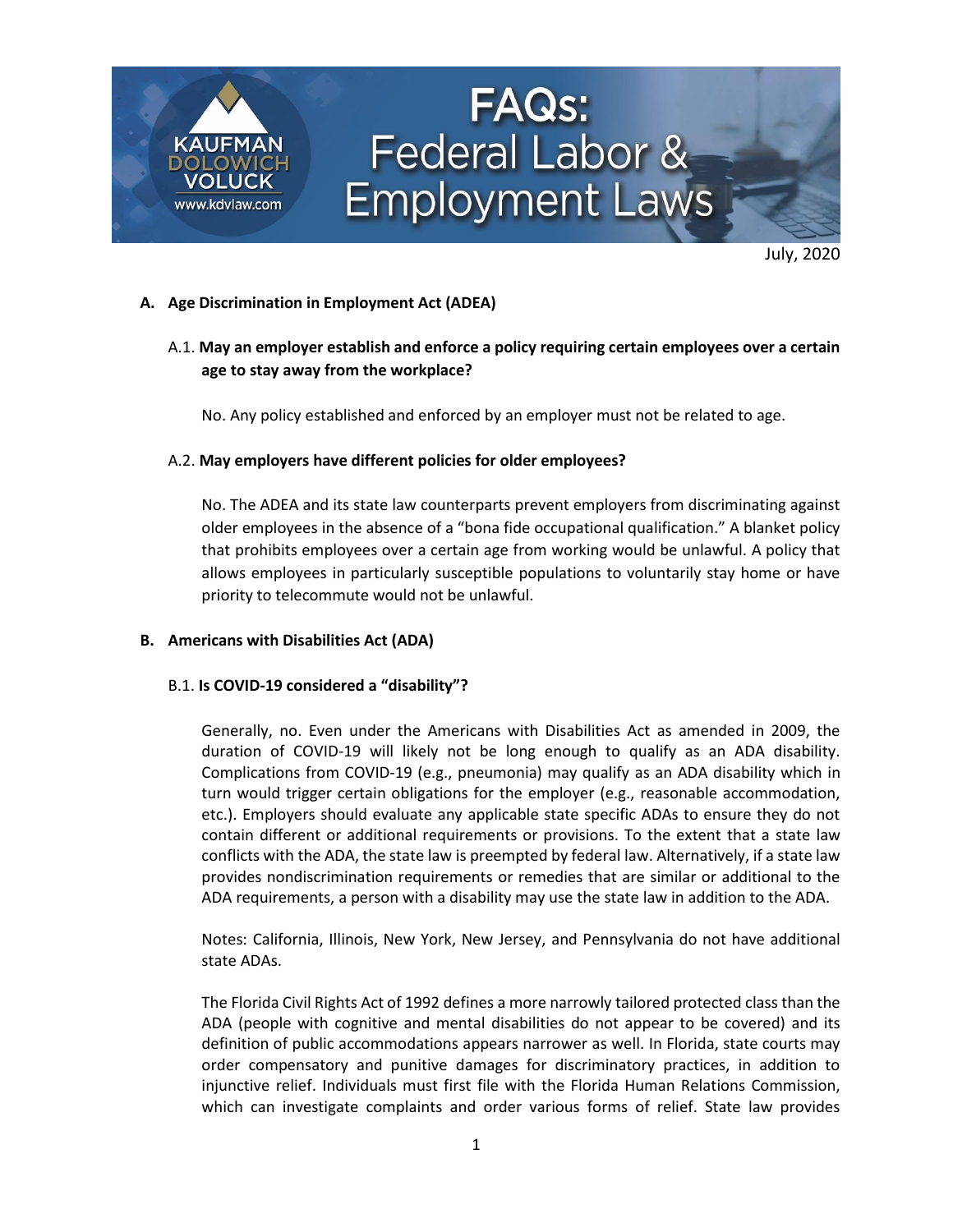criminal penalties for denial of access to public accommodations or interference with rights under the Florida Civil Rights Act.

## B.2. **If an employer treats an employee as if he or she possibly has COVID-19 (e.g., by forcing the employee to stay home until a quarantine period has passed), is that a valid bases for a "regarded as disabled" claim.**

Probably not. The American with Disabilities Act as amended in 2009 makes clear that "regarded as" claims may not be brought for conditions that are "transitory and minor." If COVID-19 in a specific case is not transitory and minor, then COVID-19 would become a condition or complication, which might qualify as an ADA disability. The different condition or complication could potentially give rise to a "regarded as disabled" claim.

## B.3. **[How much information may an employer request from an employee who calls in sick, in](https://www.eeoc.gov/laws/guidance/pandemic-preparedness-workplace-and-americans-disabilities-act#q6)  [order to protect the rest of its workforce during the COVID-19 pandemic?](https://www.eeoc.gov/laws/guidance/pandemic-preparedness-workplace-and-americans-disabilities-act#q6)**

During a pandemic, ADA-covered employers may ask such employees if they are experiencing symptoms of the pandemic virus. For COVID-19, these include symptoms such as fever, chills, cough, shortness of breath, or sore throat. Employers must maintain all information about employee illness as a confidential medical record in compliance with the ADA.

# B.4. **When screening employees entering the workplace during this time, may an employer only ask employees about the COVID-19 symptoms EEOC has identified as [examples,](https://www.eeoc.gov/transcript-march-27-2020-outreach-webinar#q1) or may it ask about any symptoms identified by public health authorities as associated with COVID-19?**

As public health authorities and doctors learn more about COVID-19, they may expand the list of associated symptoms. Employers should rely on the CDC, other public health authorities, and reputable medical sources for guidance on emerging symptoms associated with the disease. These sources may guide employers when choosing questions to ask employees to determine whether they would pose a direct threat to health in the workplace. For example, additional symptoms beyond fever or cough may include new loss of smell or taste as well as gastrointestinal problems, such as nausea, diarrhea, and vomiting.

## B.5. **When may an ADA-covered employer take the body temperature of employees during the COVID-19 pandemic?**

Generally, measuring an employee's body temperature is a medical examination. Because the CDC and state/local health authorities have acknowledged community spread of COVID-19 and issued attendant precautions, employers may measure employees' body temperature. However, employers should be aware that some people with COVID-19 do not have a fever.

## B.6. **Does the ADA allow employers to require employees to stay home if they have symptoms of COVID-19?**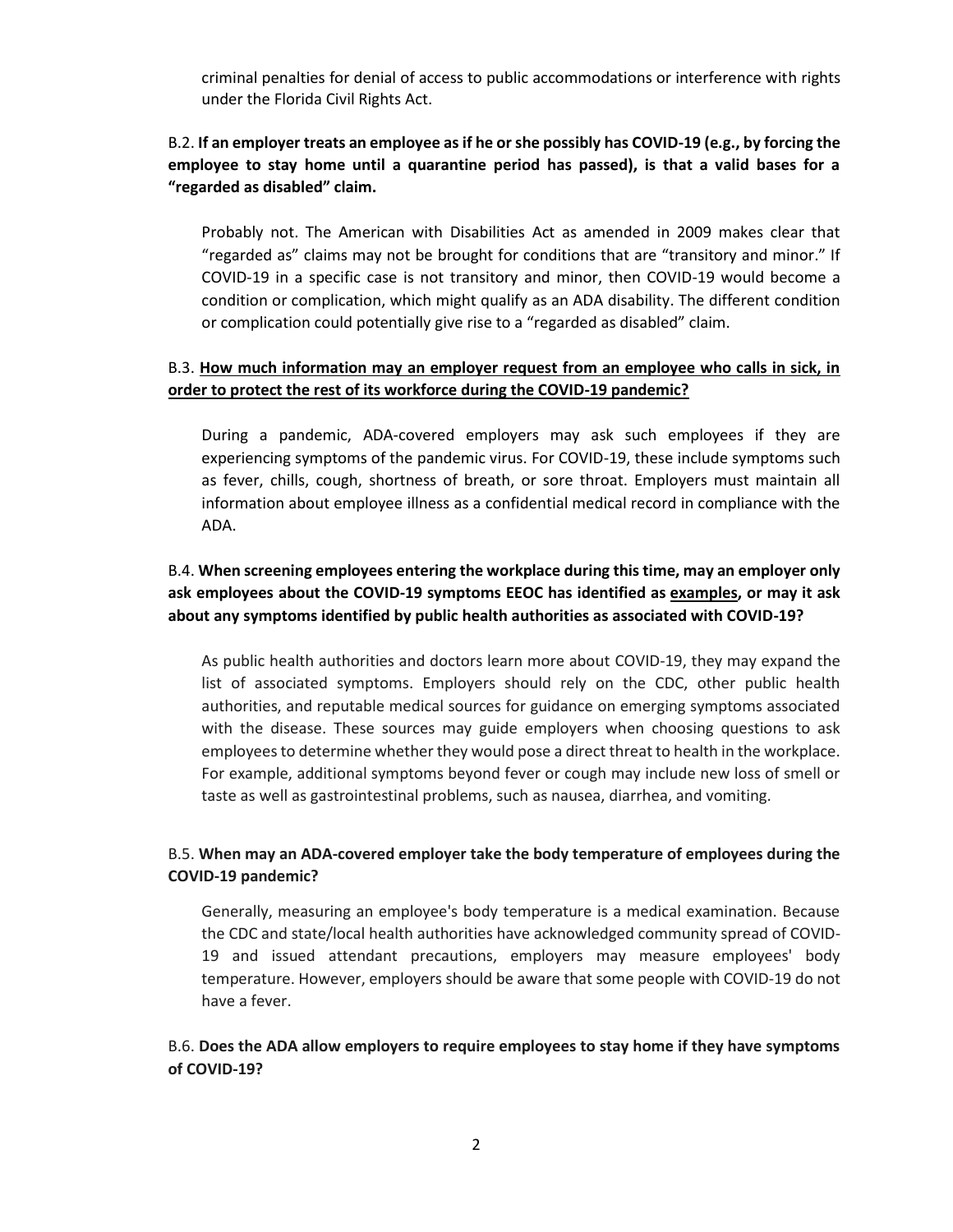Yes. The CDC states that employees who become ill with symptoms of COVID-19 should leave the workplace. The ADA does not interfere with employers following this advice.

## B.7. **When employees return to work, does the ADA allow employers to require a doctor's note certifying fitness for duty?**

Yes. Such inquiries are permitted under the ADA either because they would not be disabilityrelated or, if the pandemic were truly severe, they would be justified under the ADA standards for disability-related inquiries of employees. As a practical matter, however, doctors and other health care professionals may be too busy during and immediately after a pandemic outbreak to provide fitness-for-duty documentation. Therefore, a new approach may be necessary, such as reliance on local clinics to provide a form, a stamp, or an e-mail to certify that an individual does not have the pandemic virus.

## B.8. **May an employer administer a COVID-19 test (a test to detect the presence of the COVID-19 virus) before permitting employees to enter the workplace?**

The ADA requires that any mandatory medical test of employees be "job related and consistent with business necessity." Applying this standard to the current circumstances of the COVID-19 pandemic, employers may take steps to determine if [employees entering the](https://www.eeoc.gov/wysk/what-you-should-know-about-covid-19-and-ada-rehabilitation-act-and-other-eeo-laws#A.2)  [workplace have COVID-19](https://www.eeoc.gov/wysk/what-you-should-know-about-covid-19-and-ada-rehabilitation-act-and-other-eeo-laws#A.2) because [an individual with the virus will pose a direct threat](https://www.eeoc.gov/transcript-march-27-2020-outreach-webinar#q1) to the health of others. Therefore, an employer may choose to administer COVID-19 testing to employees before they enter the workplace to determine if they have the virus.

Consistent with the ADA standard, employers should ensure that the tests are accurate and reliable. For example, employers may rely on information from the U.S. Food and Drug Administration about what may or may not be considered safe and accurate testing, as well as guidance from the CDC or other public health authorities and continue to check for updates. Employers may also wish to consider the incidence of false-positives or falsenegatives associated with a particular test. Finally, employers should note that accurate testing only reveals if the virus is currently present; a negative test does not mean the employee will not acquire the virus later.

Based on guidance from medical and public health authorities, employers should still require – to the greatest extent possible – that employees observe infection control practices (such as social distancing, regular handwashing, and other measures) in the workplace to prevent transmission of COVID-19.

## B.9. **If a job may only be performed at the workplace, are there [reasonable accommodations](https://www.eeoc.gov/laws/guidance/enforcement-guidance-reasonable-accommodation-and-undue-hardship-under-ada#general) for individuals with disabilities, absent [undue hardship](https://www.eeoc.gov/laws/guidance/enforcement-guidance-reasonable-accommodation-and-undue-hardship-under-ada#undue)**, **that could offer protection to an employee who, due to a preexisting disability, is at higher risk from COVID-19?**

There may be reasonable accommodations that could offer protection to an individual whose disability puts him at greater risk from COVID-19 and who therefore requests such actions to eliminate possible exposure. Even with the constraints imposed by a pandemic, some accommodations may meet an employee's needs on a temporary basis without causing undue hardship on the employer.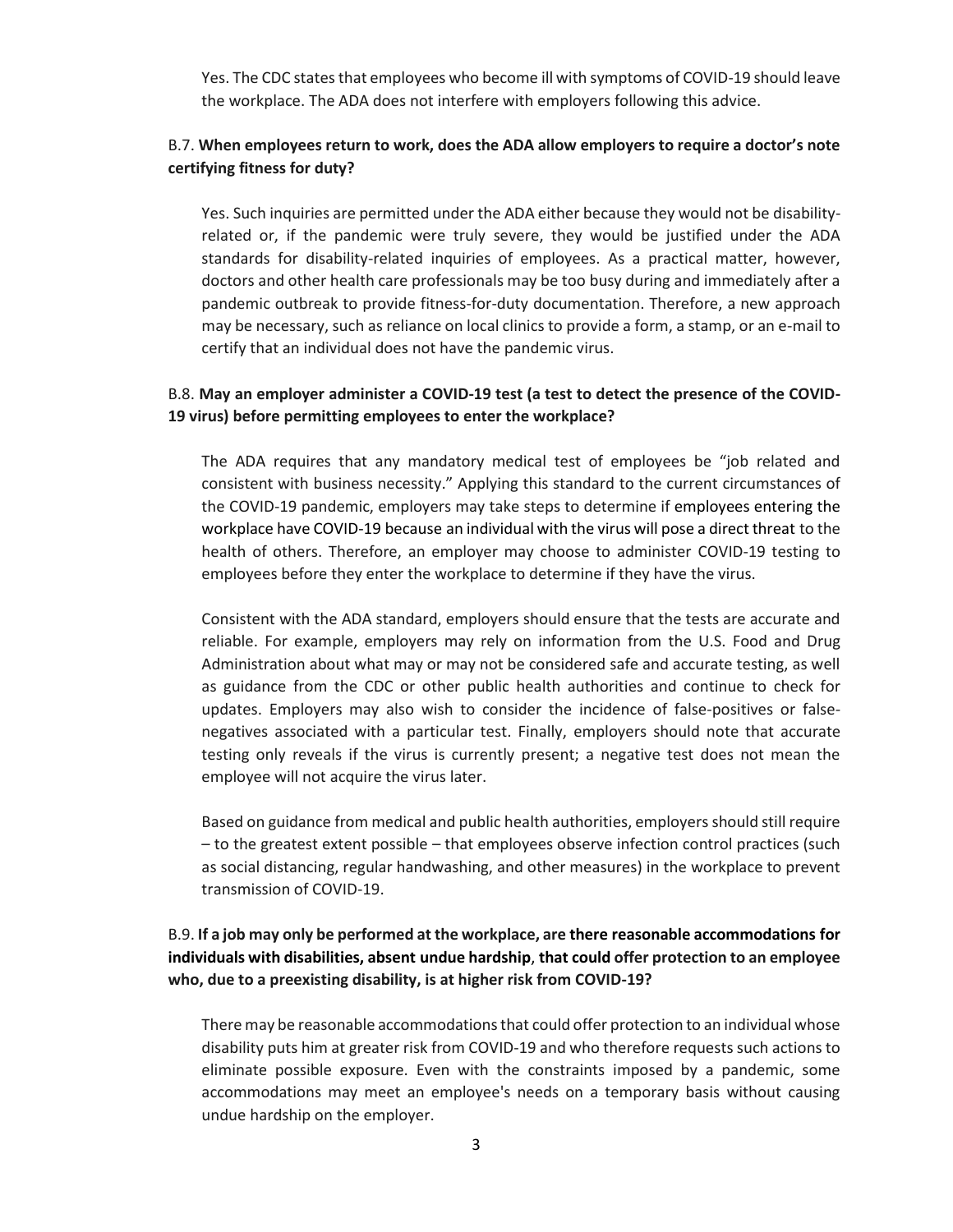Low-cost solutions achieved with materials already on hand or easily obtained may be effective. If not already implemented for all employees, accommodations for those who request reduced contact with others due to a disability may include changes to the work environment such as designating one-way aisles; using plexiglass, tables, or other barriers to ensure minimum distances between customers and coworkers whenever feasible per [CDC](https://www.cdc.gov/coronavirus/2019-ncov/community/index.html)  [guidance](https://www.cdc.gov/coronavirus/2019-ncov/community/index.html) or other accommodations that reduce chances of exposure.

Flexibility by employers and employees is important in determining if some accommodation is possible in the circumstances. Temporary job restructuring of marginal job duties, temporary transfers to a different position, or modifying a work schedule or shift assignment may also permit an individual with a disability to perform safely the essential functions of the job while reducing exposure to others in the workplace or while commuting.

# B.10. **If an employee has a preexisting mental illness or disorder that has been exacerbated by the COVID-19 pandemic, may they now be entitled to a reasonable accommodation (absent undue hardship)?**

Although many people feel significant stress due to the COVID-19 pandemic, employees with certain preexisting mental health conditions, for example, anxiety disorder, obsessivecompulsive disorder, or post-traumatic stress disorder, may have more difficulty handling the disruption to daily life that has accompanied the COVID-19 pandemic. As with any accommodation request, employers may: ask questions to determine whether the condition is a disability; discuss with the employee how the requested accommodation would assist him and enable him to keep working; explore alternative accommodations that may effectively meet his needs; and request medical documentation if needed.

# B.11. **In a workplace where all employees are required to telework during this time, should an employer postpone discussing a request from an employee with a disability for an accommodation that will not be needed until he returns to the workplace when mandatory telework ends?**

Not necessarily. An employer may give higher priority to discussing requests for reasonable accommodations that are needed while teleworking, but the employer may begin discussing this request during this time. Doing so may allow the employer to be able to acquire all the information it needs to make a decision. Further, if a reasonable accommodation is granted, the employer also may be able to make some arrangements for the accommodation in advance.

## B.12. **What if an employee was already receiving a reasonable accommodation prior to the COVID-19 pandemic and now requests an additional or altered accommodation?**

An employee who was already receiving a reasonable accommodation prior to the COVID-19 pandemic may be entitled to an additional or altered accommodation, absent undue hardship. For example, an employee who is teleworking because of the pandemic may need a different type of accommodation than what he [uses in the workplace.](https://www.eeoc.gov/transcript-march-27-2020-outreach-webinar#q20) The employer [may](https://www.eeoc.gov/laws/guidance/enforcement-guidance-reasonable-accommodation-and-undue-hardship-under-ada#requesting)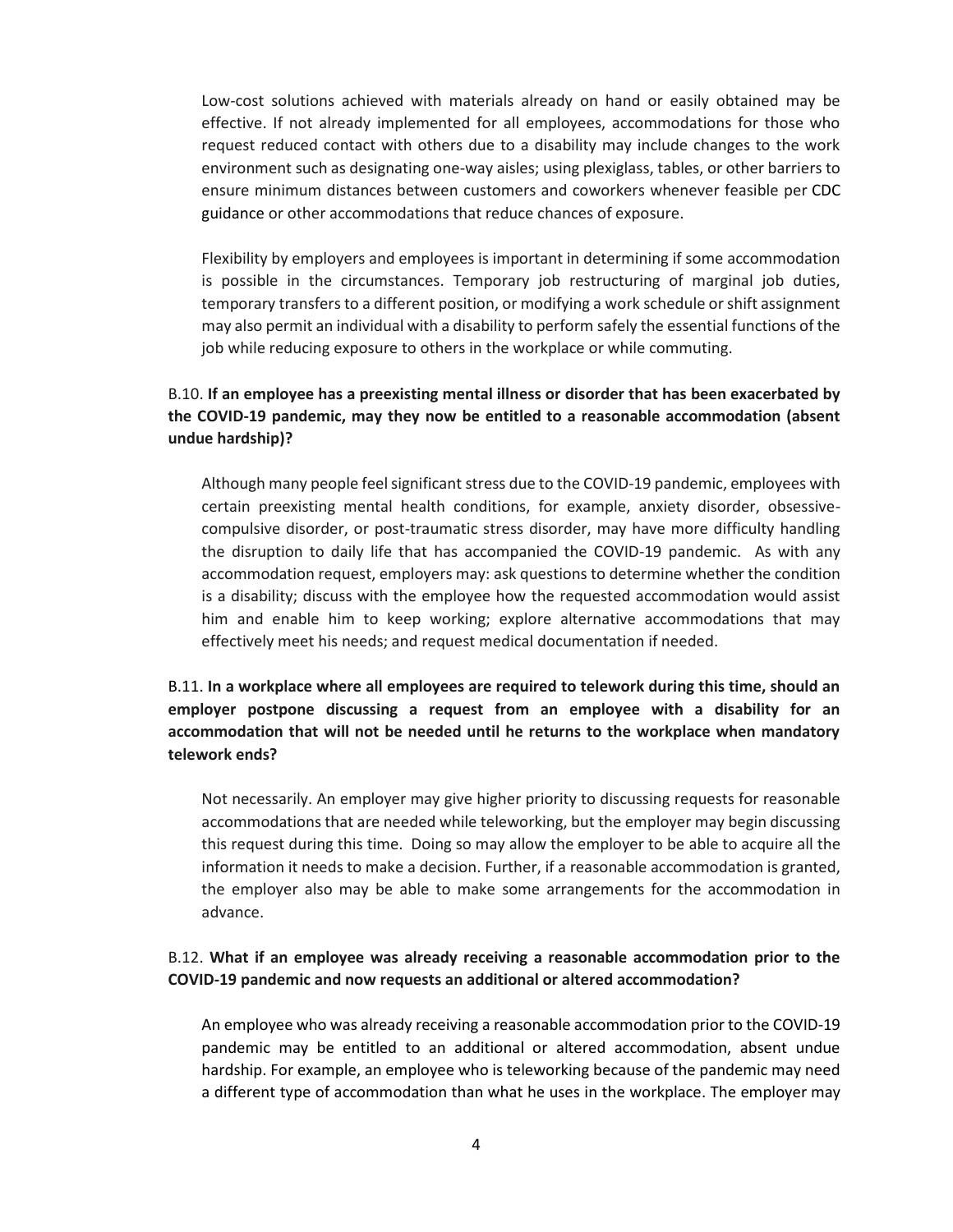[discuss](https://www.eeoc.gov/laws/guidance/enforcement-guidance-reasonable-accommodation-and-undue-hardship-under-ada#requesting) with the employee whether the same or a different disability is the basis for this new request and why an additional or altered accommodation is needed.

# B.13. **During the pandemic, if an employee requests an accommodation for a medical condition either at home or in the workplace, may an employer still request information to determine if the condition is a disability?**

Yes, if it is not obvious or already known, an employer may ask questions or request medical documentation to determine whether the employee has a "disability" as defined by the ADA (a physical or mental impairment that substantially limits a major life activity, or a history of a substantially limiting impairment).

## B.14. **During the pandemic, may an employer still engage in the interactive process and request information from an employee about why an accommodation is needed?**

Yes, if it is not obvious or already known, an employer may ask questions or request [medical](https://www.eeoc.gov/transcript-march-27-2020-outreach-webinar#q17) [documentation](https://www.eeoc.gov/transcript-march-27-2020-outreach-webinar#q17) to determine whether the employee's disability necessitates an accommodation, either the one he requested or any other. [Possible questions](https://www.eeoc.gov/laws/guidance/enforcement-guidance-reasonable-accommodation-and-undue-hardship-under-ada#requesting) for the employee may include: how the disability creates a limitation; how the requested accommodation will effectively address the limitation; whether another form of accommodation could effectively address the issue; and how a proposed accommodation will enable the employee to continue performing the "essential functions" of his position (that is, the fundamental job duties).

# B.15. **If there is some urgency to providing an accommodation, or the employer has limited time available to discuss the request during the pandemic, may an employer provide a temporary accommodation?**

Yes. Given the pandemic, some employers may choose to forgo or shorten the exchange of information between an employer and employee known as the "interactive process", the discussion between the employer and the employee focused on whether the impairment is a disability and the reasons the accommodation is needed, and grant the request. In addition, when government restrictions change, or are partially or fully lifted, the need for accommodations may also change. This may result in more requests for short-term accommodations. Employers may wish to adapt the interactive process - and devise end dates for the accommodation - to suit changing circumstances based on public health directives.

Whatever the reason for shortening or adapting the interactive process, an employer may also choose to place an end date on the accommodation (for example, either a specific date such as May 30, or when the employee returns to the workplace part- or full-time due to changes in government restrictions limiting the number of people who may congregate). Employers may also opt to provide a requested accommodation on an interim or trial basis, with an end date, while awaiting receipt of medical documentation. Choosing one of these alternatives may be particularly helpful where the requested accommodation would provide protection that an employee may need because of a pre-existing disability that puts her at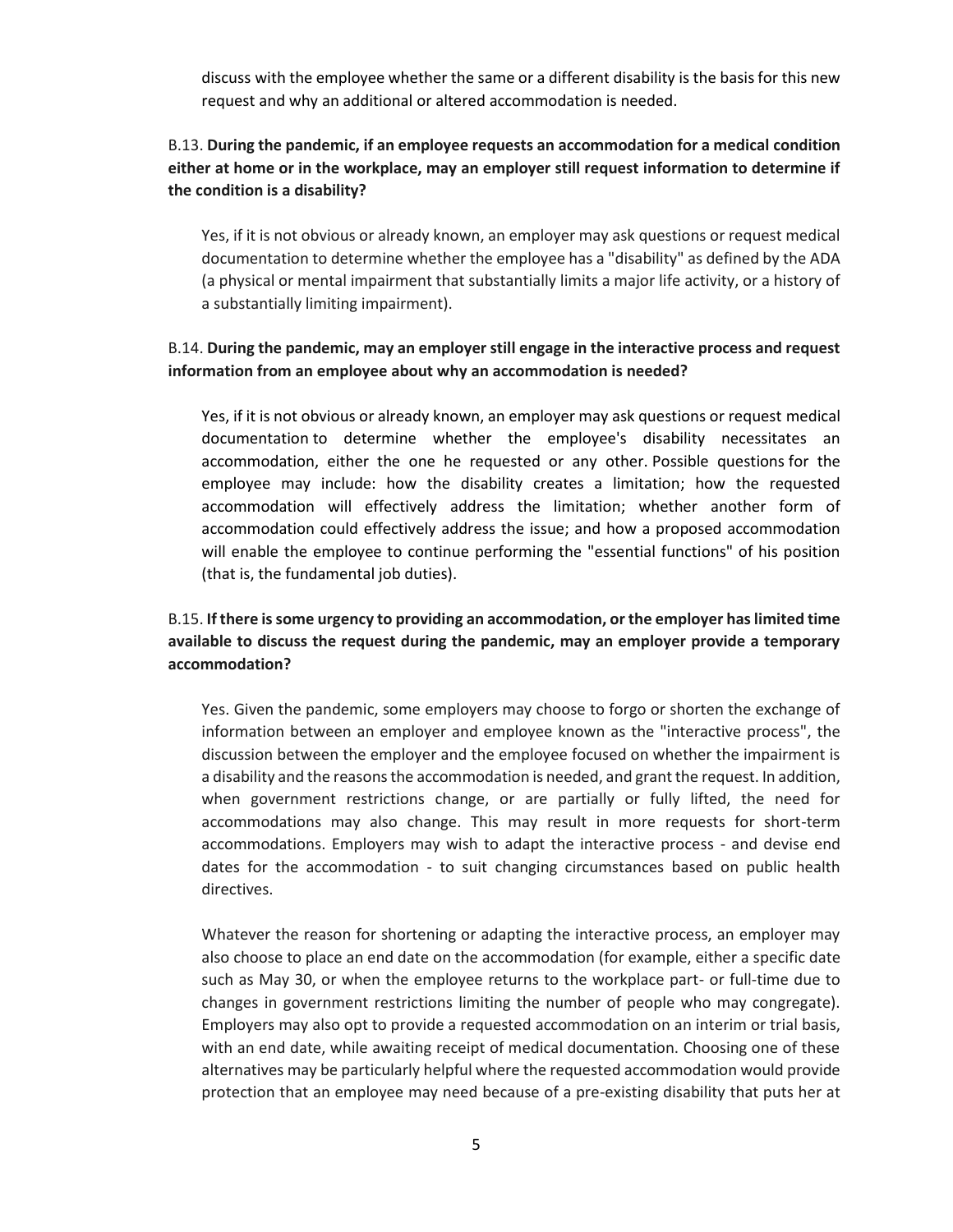greater risk during this pandemic. This [could also apply](https://www.eeoc.gov/wysk/what-you-should-know-about-covid-19-and-ada-rehabilitation-act-and-other-eeo-laws#D.2) to employees who have disabilities exacerbated by the pandemic.

Employees may request an extension that an employer must consider, particularly if current government restrictions are extended or new ones adopted.

## B.16. **May an employer ask employees now if they will need reasonable accommodations in the future when they are permitted to return to the workplace?**

Yes. Employers may ask employees with disabilities to request accommodations that they believe they may need when the workplace re-opens. Employers may begin the "interactive process" - the discussion between the employer and employee focused on whether the impairment is a disability and the reasons that an accommodation is needed.

## B.17. **Are the circumstances of the pandemic relevant to whether a requested accommodation can be denied because it poses an undue hardship?**

Yes. An employer does not have to provide a particular reasonable accommodation if it poses an ["undue hardship,](https://www.eeoc.gov/laws/guidance/enforcement-guidance-reasonable-accommodation-and-undue-hardship-under-ada#undue)" which means "significant difficulty or expense." In some instances, an accommodation that would not have posed an undue hardship prior to the pandemic may pose one now.

## B.18. **What types of undue hardship considerations may be relevant to determine if a requested accommodation poses "significant difficulty" during the COVID-19 pandemic?**

An employer may consider whether current circumstances create "significant difficulty" in acquiring or providing certain accommodations, considering the facts of the particular job and workplace. For example, it may be significantly more difficult in this pandemic to conduct a needs assessment or to acquire certain items, and delivery may be impacted, particularly for employees who may be teleworking. Or, it may be significantly more difficult to provide employees with temporary assignments, to remove marginal functions, or to readily hire temporary workers for specialized positions. If a particular accommodation poses an undue hardship, employers and employees should work together to determine if there may be an alternative that could be provided that does not pose such problems.

## B.19. **What types of undue hardship considerations may be relevant to determine if a requested accommodation poses "significant expense" during the COVID-19 pandemic?**

Prior to the COVID-19 pandemic, most accommodations did not pose a significant expense when considered against an employer's overall budget and resources (always considering the budget/resources of the entire entity and not just its components). But, the sudden loss of some or all of an employer's income stream because of this pandemic is a relevant consideration. Also relevant is the amount of discretionary funds available at this time - when considering other expenses - and whether there is an expected date that current restrictions on an employer's operations will be lifted (or new restrictions will be added or substituted). These considerations do not mean that an employer can reject any accommodation that costs money; an employer must weigh the cost of an accommodation against its current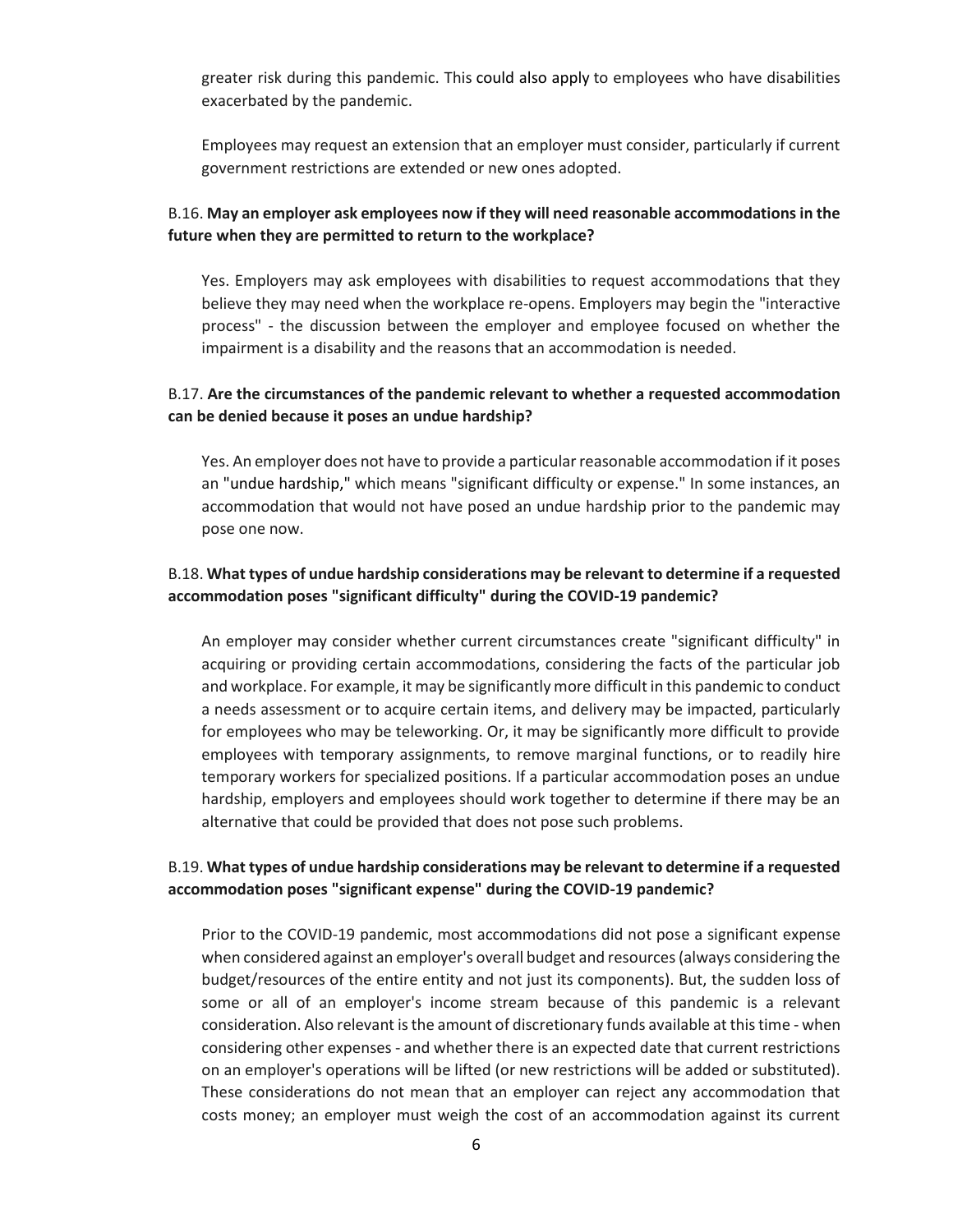budget while taking into account constraints created by this pandemic. For example, even under current circumstances, there may be many no-cost or very low-cost accommodations.

## B.20. **Do the ADA and the Rehabilitation Act apply to applicants or employees who are classified as "[critical infrastructure workers](https://www.cdc.gov/coronavirus/2019-ncov/downloads/Essential-Critical-Workers_Dos-and-Donts.pdf)" or "[essential critical workers](https://www.cdc.gov/coronavirus/2019-ncov/community/critical-workers/implementing-safety-practices.html)" by the CDC?**

Yes. These CDC designations, or any other designations of certain employees, do not eliminate coverage under the ADA or the Rehabilitation Act, or any other equal employment opportunity law. Therefore, employers receiving requests for reasonable accommodation under the ADA or the Rehabilitation Act from employees falling in these categories of jobs must accept and process the requests as they would for any other employee. Whether the request is granted will depend on whether the worker is an individual with a disability, and whether there is a reasonable accommodation that can be provided absent undue hardship.

#### **C. Families First Coronavirus Response Act (FFCRA)**

C.1. **What is the effective date of the Families First Coronavirus Response Act (FFCRA), which includes the Emergency Paid Sick Leave Act and the Emergency Family and Medical Leave Expansion Act?**

The FFCRA's paid leave provisions are effective on April 1, 2020, and apply to leave taken between April 1, 2020, and December 31, 2020.

### C.2. **As an employer, how do I know if my business is under the 500-employee threshold and therefore must provide paid sick leave or expanded family and medical leave?**

You have fewer than 500 employees if, at the time your employee's leave is to be taken, you employ fewer than 500 full-time and part-time employees within the United States, which includes any State of the United States, the District of Columbia, or any Territory or possession of the United States. In making this determination, you should include employees on leave; temporary employees who are jointly employed by you and another employer (regardless of whether the jointly-employed employees are maintained on only your or another employer's payroll); and day laborers supplied by a temporary agency (regardless of whether you are the temporary agency or the client firm if there is a continuing employment relationship). Workers who are independent contractors under the Fair Labor Standards Act (FLSA), rather than employees, are not considered employees for purposes of the 500 employee threshold.

Typically, a corporation (including its separate establishments or divisions) is considered to be a single employer and its employees must each be counted towards the 500-employee threshold. Where a corporation has an ownership interest in another corporation, the two corporations are separate employers unless they are joint employers under the FLSA with respect to certain employees. If two entities are found to be joint employers, all of their common employees must be counted in determining whether paid sick leave must be provided under the Emergency Paid Sick Leave Act and expanded family and medical leave must be provided under the Emergency Family and Medical Leave Expansion Act.

In general, two or more entities are separate employers unless they meet the integrated employer test under the Family and Medical Leave Act of 1993 (FMLA). If two entities are an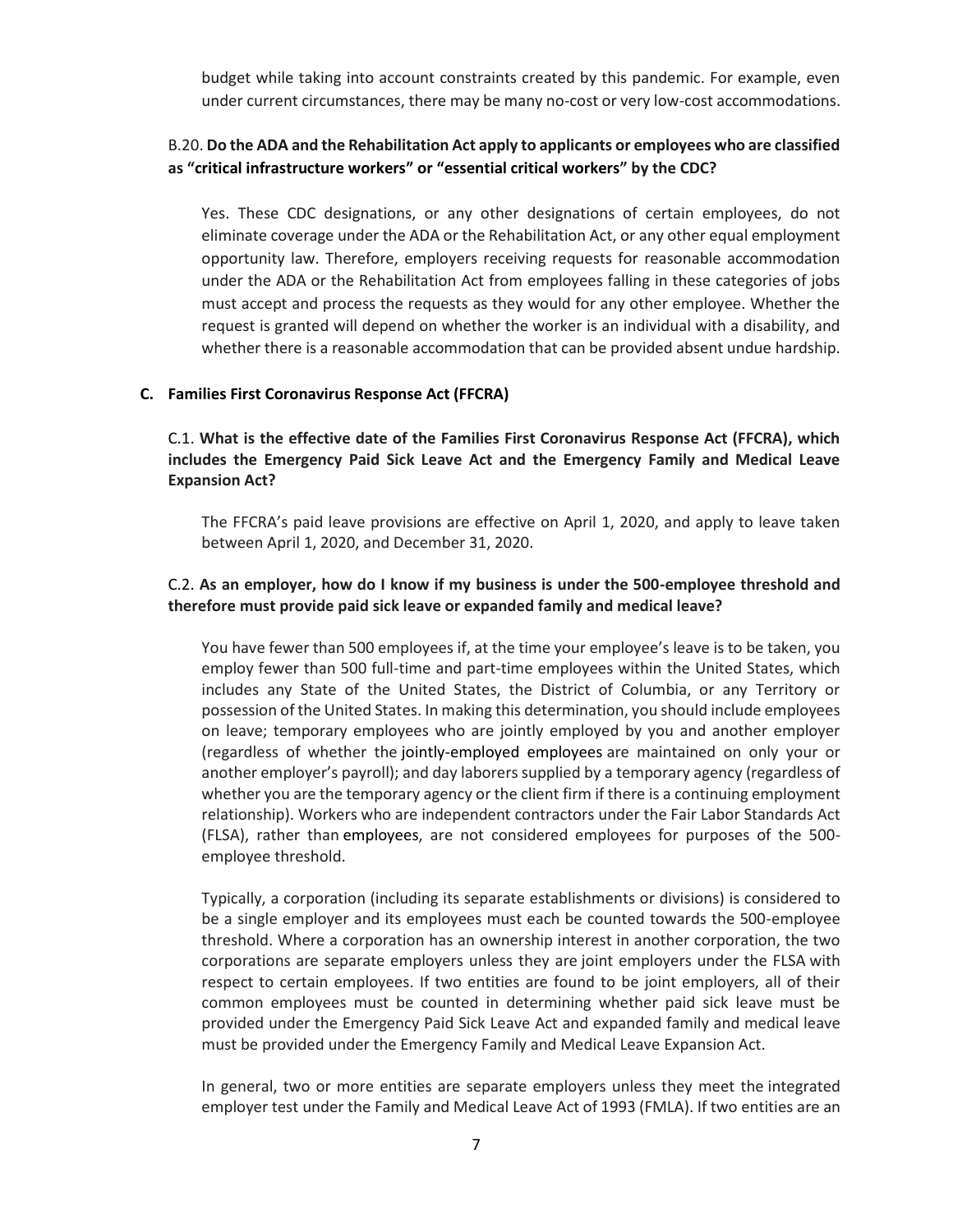integrated employer under the FMLA, then employees of all entities making up the integrated employer will be counted in determining employer coverage for purposes of paid sick leave under the Emergency Paid Sick Leave Act and expanded family and medical leave under the Emergency Family and Medical Leave Expansion Act.

### C.3. **If an employer is a private sector employer and have 500 or more employees, do the Acts apply?**

No. Private sector employers are only required to comply with the Acts if they have fewer than 500 employees.

C.4. **If providing childcare related paid sick leave and expanded family and medical leave at my business with fewer than 50 employees would jeopardize the viability of my business as a going concern, how does an employer take advantage of the small business exemption?**

To elect this small business exemption, you should document why your business with fewer than 50 employees meets the criteria set forth by the Department.

## C.5. **How does an employer count hours worked by a part-time employee for purposes of paid sick leave or expanded family and medical leave?**

A part-time employee is entitled to leave for his or her average number of work hours in a two-week period. Therefore, you calculate hours of leave based on the number of hours the employee is normally scheduled to work. If the normal hours scheduled are unknown, or if the part-time employee's schedule varies, you may use a six-month average to calculate the average daily hours. Such a part-time employee may take paid sick leave for this number of hours per day for up to a two-week period and may take expanded family and medical leave for the same number of hours per day up to ten weeks after that.

If this calculation cannot be made because the employee has not been employed for at least six months, use the number of hours that you and your employee agreed that the employee would work upon hiring. And if there is no such agreement, you may calculate the appropriate number of hours of leave based on the average hours per day the employee was scheduled to work over the entire term of his or her employment.

#### C.6. **When calculating pay due to employees, must overtime hours be included?**

Yes. The Emergency Family and Medical Leave Expansion Act requires you to pay an employee for hours the employee would have been normally scheduled to work even if that is more than 40 hours in a week.

However, the Emergency Paid Sick Leave Act requires that paid sick leave be paid only up to 80 hours over a two-week period. For example, an employee who is scheduled to work 50 hours a week may take 50 hours of paid sick leave in the first week and 30 hours of paid sick leave in the second week. In any event, the total number of hours paid under the Emergency Paid Sick Leave Act is capped at 80.

If the employee's schedule varies from week to week, please see the answer to Question 5, because the calculation of hours for a full-time employee with a varying schedule is the same as that for a part-time employee.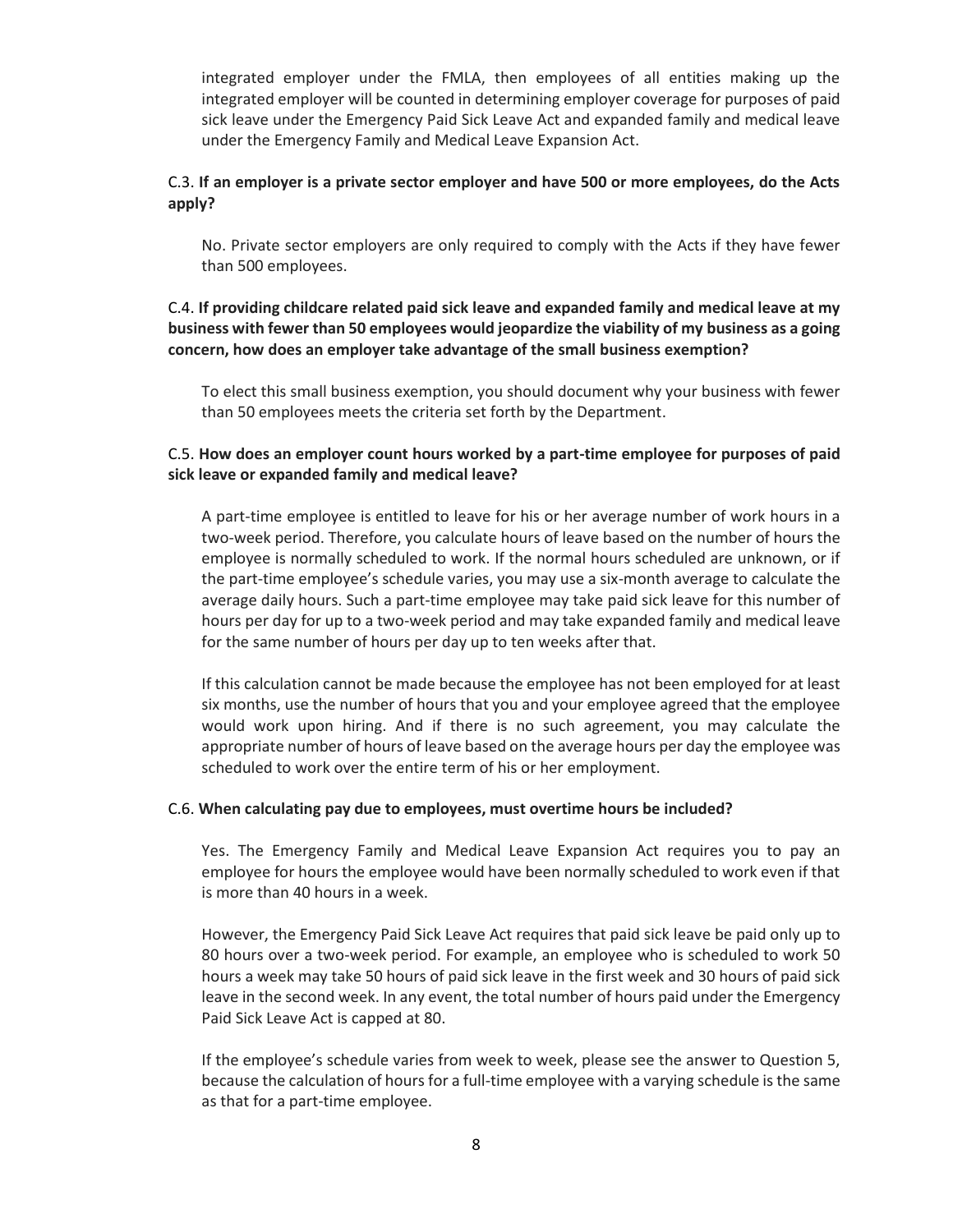Please keep in mind the daily and aggregate caps placed on any pay for paid sick leave and expanded family and medical leave as described in the answer to Question 7.

Please note that pay does not need to include a premium for overtime hours under either the Emergency Paid Sick Leave Act or the Emergency Family and Medical Leave Expansion Act.

### C.7. **How much will an employee be paid while taking paid sick leave or expanded family and medical leave under the FFCRA?**

If an employee is taking paid sick leave because they are unable to work or telework due to a need for leave because they are: are subject to a Federal, State, or local quarantine or isolation order related to COVID-19; have been advised by a health care provider to selfquarantine due to concerns related to COVID-19; or are experiencing symptoms of COVID-19 and are seeking medical diagnosis, they will receive for each applicable hour the greater of: their [regular rate of pay;](https://www.dol.gov/agencies/whd/fact-sheets/56a-regular-rate) the federal minimum wage in effect under the FLSA; or the applicable State or local minimum wage. In these circumstances, the employee is entitled to a maximum of \$511 per day, or \$5,110 total over the entire paid sick leave period.

If an employee is taking paid sick leave because they are: caring for an individual who is subject to a Federal, State, or local quarantine or isolation order related to COVID-19 or are an individual who has been advised by a health care provider to self-quarantine due to concerns related to COVID-19; caring for a child whose school or place of care is closed, or child care provider is unavailable, due to COVID-19 related reasons; or (3) experiencing any other substantially-similar condition that may arise, as specified by the Secretary of Health and Human Services, they are entitled to compensation at 2/3 of the greater of the amounts above. Under these circumstances, the employee is limited to a maximum of \$200 per day, or \$2,000 over the entire two-week period.

If an employee is taking expanded family and medical leave, they may take paid sick leave for the first two weeks of that leave period, or they may substitute any accrued vacation leave, personal leave, or medical or sick leave available under the employer's policy. For the following ten weeks, they are to be paid for their leave at an amount no less than 2/3 of their [regular rate of pay](https://www.dol.gov/agencies/whd/fact-sheets/56a-regular-rate) for the hours they would be normally scheduled to work. If the employee takes paid sick leave during the first two weeks of unpaid expanded family and medical leave, they will not receive more than \$200 per day or \$12,000 for the twelve weeks that include both paid sick leave and expanded family and medical leave when the leave is to care for a child whose school or place of care is closed, or childcare provider is unavailable, due to COVID-19 related reasons. If the employee takes employer-provided accrued leave during those first two weeks, they are entitled to the full amount for such accrued leave, even if that is greater than \$200 per day.

To calculate the number of hours for which an employee is entitled for paid leave, please see the answers to Questions C5 and C6 above.

#### C.8. **What is an employee's regular rate of pay for purposes of the FFCRA?**

For purposes of the FFCRA, the regular rate of pay used to calculate an employee's paid leave is the average of their regular rate of pay over a period of up to six months prior to the date on which they take the leave. If the employee has not worked employer for six months, the regular rate used to calculate the paid leave is the average of their regular rate of pay for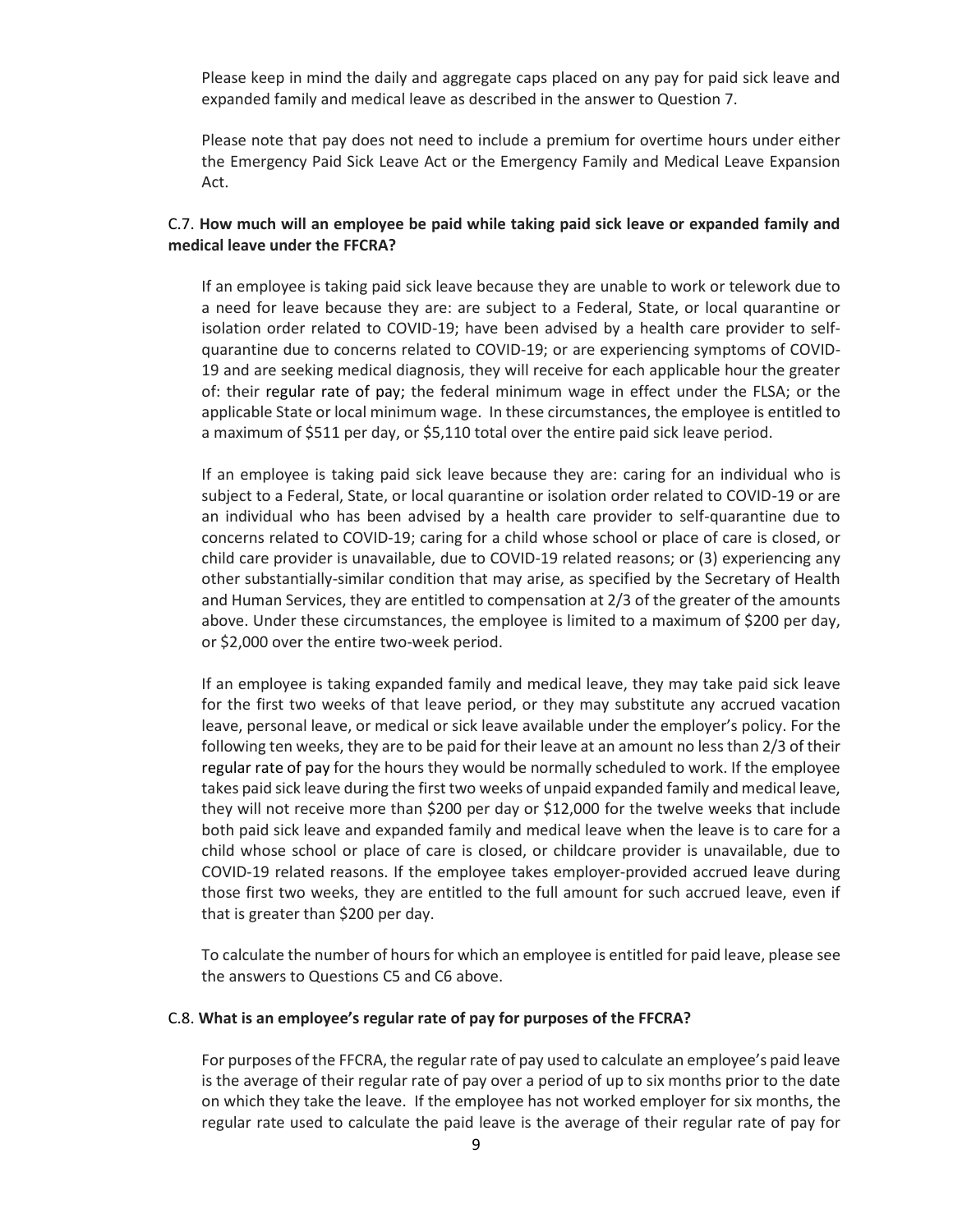each week they have worked for the employer. If employees are paid with commissions, tips, or piece rates, these amounts will be incorporated into the above calculation to the same extent they are included in the calculation of the regular rate under the FLSA. This amount can also be computed for each employee by adding all compensation that is part of the regular rate over the above period and divide that sum by all hours actually worked in the same period.

## C.9. **May an employee take 80 hours of paid sick leave for self-quarantine and then another amount of paid sick leave for another reason provided under the Emergency Paid Sick Leave Act?**

No. An employee may take up to two weeks—or ten days—(80 hours for a full-time employee, or for a part-time employee, the number of hours equal to the average number of hours that the employee works over a typical two-week period) of paid sick leave for any combination of qualifying reasons. However, the total number of hours for which an employee receives paid sick leave is capped at 80 hours under the Emergency Paid Sick Leave Act.

## C.10. **If an employee is home with his or her child because his or her school or place of care is closed, or child care provider is unavailable, does the employee get paid sick leave, expanded family and medical leave, or both—how do they interact?**

Employees may be eligible for both types of leave, but only for a total of twelve weeks of paid leave. Employees may take both paid sick leave and expanded family and medical leave to care for your child whose school or place of care is closed, or childcare provider is unavailable, due to COVID-19 related reasons. The Emergency Paid Sick Leave Act provides for an initial two weeks of paid leave. This period thus covers the first ten workdays of expanded family and medical leave, which are otherwise unpaid under the Emergency and Family Medical Leave Expansion Act unless you elect to use existing vacation, personal, or medical or sick leave under your employer's policy. After the first ten workdays have elapsed, you will receive 2/3 of your regular rate of pay for the hours you would have been scheduled to work in the subsequent ten weeks under the Emergency and Family Medical Leave Expansion Act.

Please note that employees can only receive the additional ten weeks of expanded family and medical leave under the Emergency Family and Medical Leave Expansion Act for leave to care for a child whose school or place of care is closed, or childcare provider is unavailable, due to COVID-19 related reasons.

### C.11. **Can an employer deny an employee paid sick leave if the employer gave the employee paid leave for a reason identified in the Emergency Paid Sick Leave Act prior to the Act going into effect?**

No. The Emergency Paid Sick Leave Act imposes a new leave requirement on employers that is effective beginning on April 1, 2020.

### C.12. **Is all leave under the FMLA now paid leave?**

No. The only type of family and medical leave that is paid leave is expanded family and medical leave under the Emergency Family and Medical Leave Expansion Act when such leave exceeds ten days. This includes only leave taken because the employee must care for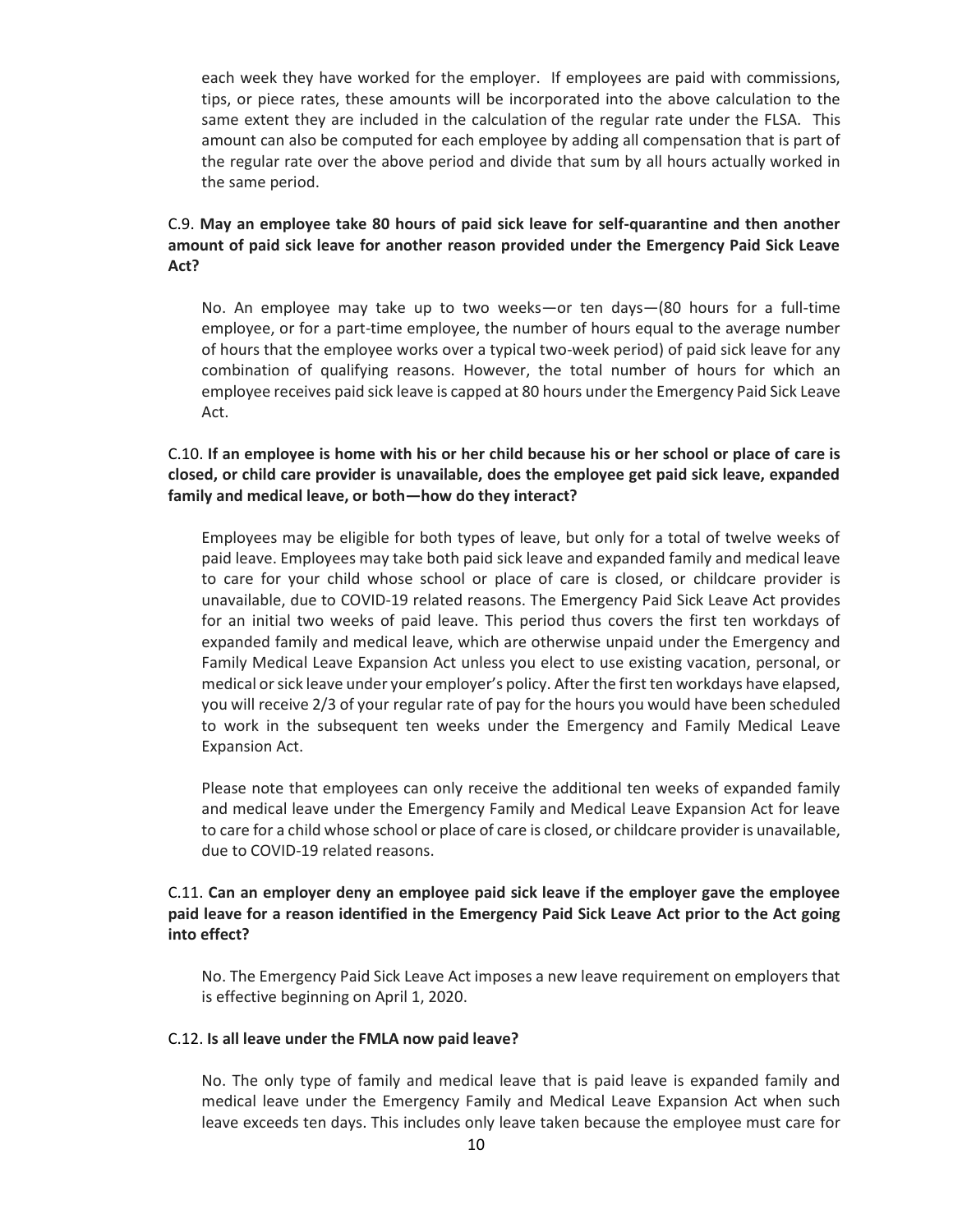a child whose school or place of care is closed, or childcare provider is unavailable, due to COVID-19 related reasons.

### C.13. **Are the paid sick leave and expanded family and medical leave requirements retroactive?**

No.

## C.14. **What records do I need to keep when my employee takes paid sick leave or expanded family and medical leave?**

Regardless of whether you grant or deny a request for paid sick leave or expanded family and medical leave, you must document the following:

- The name of your employee requesting leave;
- The date(s) for which leave is requested;
- The reason for leave; and
- A statement from the employee that he or she is unable to work because of the reason.

If your employee requests leave because he or she is subject to a quarantine or isolation order or to care for an individual subject to such an order, you should additionally document the name of the government entity that issued the order. If your employee requests leave to self-quarantine based on the advice of a health care provider or to care for an individual who is self-quarantining based on such advice, you should additionally document the name of the health care provider who gave advice.

If your employee requests leave to care for his or her child whose school or place of care is closed, or childcare provider is unavailable, you must also document:

- The name of the child being cared for;
- The name of the school, place of care, or childcare provider that has closed or become unavailable; and
- A statement from the employee that no other suitable person is available to care for the child.

Private sector employers that provide paid sick leave and expanded family and medical leave required by the FFCRA are eligible for reimbursement of the costs of that leave through refundable tax credits. If you intend to claim a tax credit under the FFCRA for your payment of the sick leave or expanded family and medical leave wages, you should retain appropriate documentation in your records. You should consult Internal Revenue Service (IRS) applicable forms, instructions, and information for the procedures that must be followed to claim a tax credit, including any needed substantiation to be retained to support the credit. You are not required to provide leave if materials sufficient to support the applicable tax credit have not been provided.

## C.15. **What documents does an employee need to give his or her employer to get paid sick leave or expanded family and medical leave?**

When requesting paid sick leave or expanded family and medical leave, the employee must provide his or her employer either orally or in writing the following information:

- The employee's name;
- The date(s) for which the employee requests leave;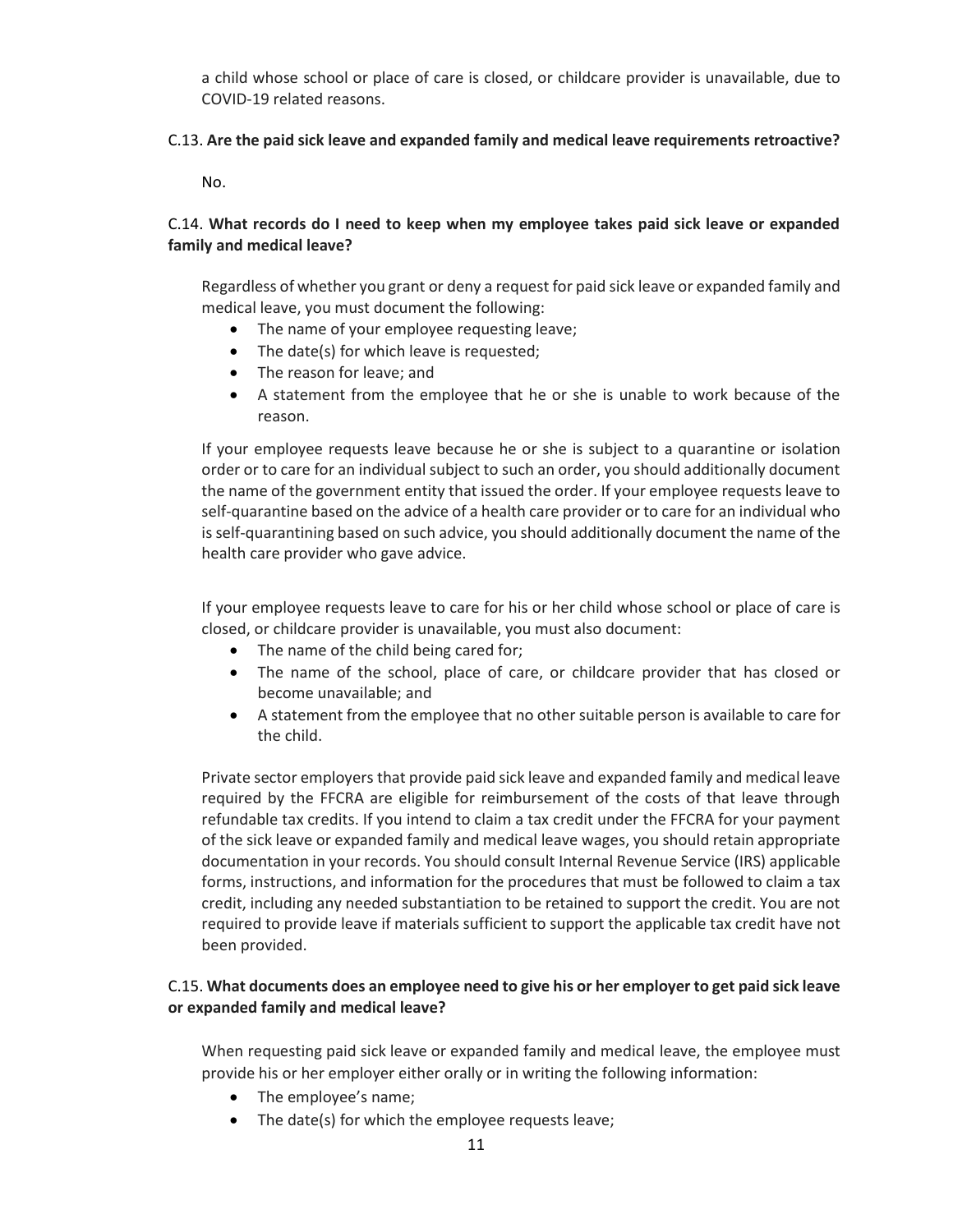- The reason for leave; and
- A statement that the employee is unable to work because of the above reason.

If an employee requests leave because he or she is subject to a quarantine or isolation order or to care for an individual subject to such an order, the employee should additionally provide the name of the government entity that issued the order. If the employee requests leave to self-quarantine based on the advice of a health care provider or to care for an individual who is self-quarantining based on such advice, the employee should additionally provide the name of the health care provider who gave advice.

If an employee request leave to care for his or her child whose school or place of care is closed, or childcare provider is unavailable, the employee must also provide:

- The name of the employees child;
- The name of the school, place of care, or childcare provider that has closed or become unavailable; and
- A statement that no other suitable person is available to care for the employee's child.

In addition to the above information, employees must also provide to their employer written documentation in support of his or her paid sick leave as specified in applicable IRS forms, instructions, and information.

Please also note that all existing certification requirements under the FMLA remain in effect if you are taking leave for one of the existing qualifying reasons under the FMLA. For example, if an employee is taking leave beyond the two weeks of emergency paid sick leave because your medical condition for COVID-19-related reasons rises to the level of a serious health condition, the employee must continue to provide medical certifications under the FMLA if required by your employer.

### C.16. **When is an employee able to telework under the FFCRA?**

An employee may telework when the employer permits or allows the employee to perform work while he or she is at home or at a location other than his or her normal workplace. Telework is work for which normal wages must be paid and is not compensated under the paid leave provisions of the FFCRA.

### C.17. **What does it mean to be unable to work, including telework for COVID-19 related reasons?**

The employee is unable to work if his or her employer has work for the employee and one of the COVID-19 qualifying reasons set forth in the FFCRA prevents the employee from being able to perform that work, either under normal circumstances at his or her normal worksite or by means of telework.

If an employee and his or her employer agree that the employee will work normal number of hours, but outside of his or her normally scheduled hours(for instance early in the morning or late at night), then the employee is able to work and leave is not necessary unless a COVID-19 qualifying reason prevents the employee from working that schedule.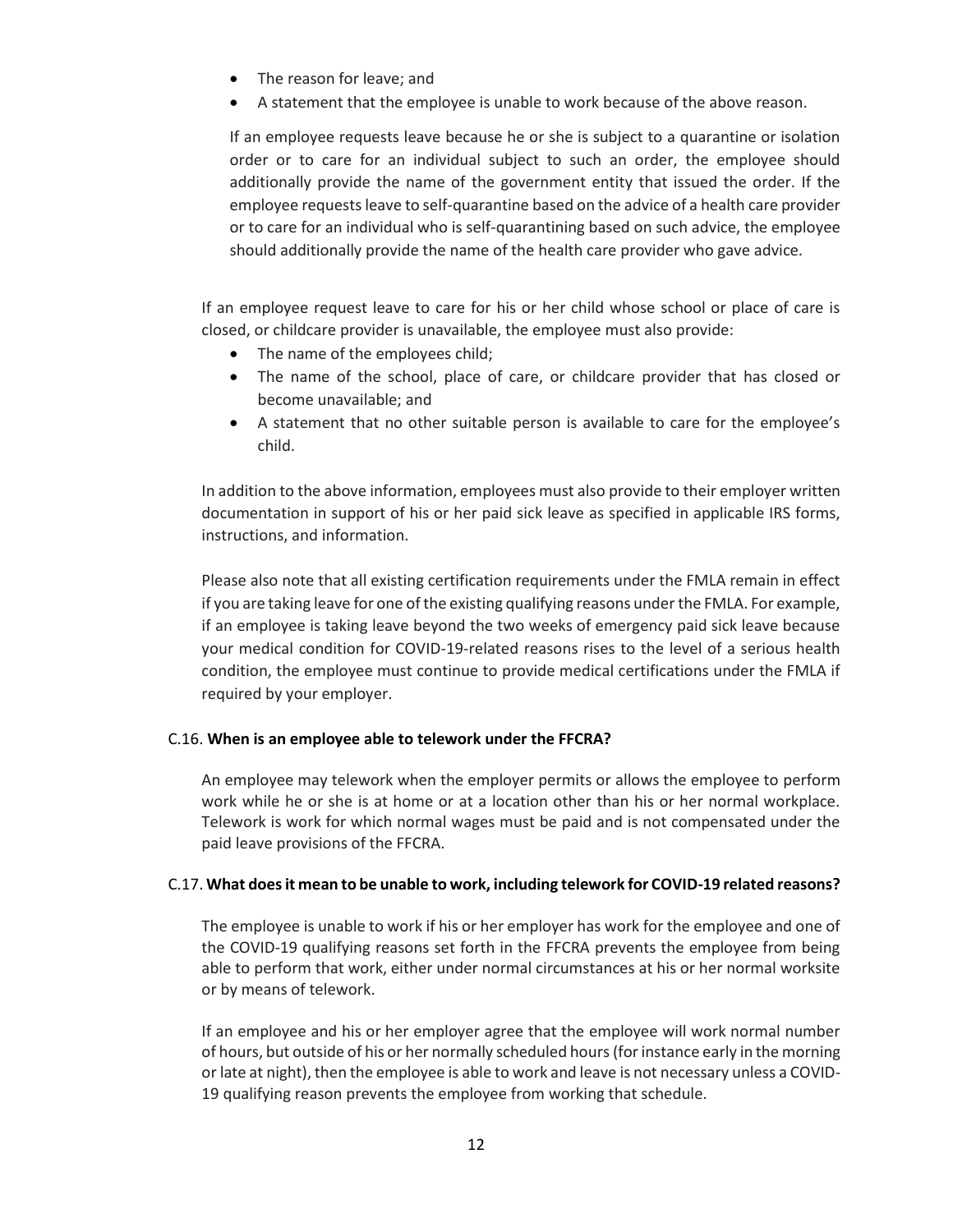#### C.18. **If an employee is or becomes unable to telework, is the employee entitled to paid sick leave or expanded family and medical leave?**

If the employer permits teleworking—for example, allows employees to perform certain tasks or work a certain number of hours from home or at a location other than the normal workplace—and the employee is unable to perform those tasks or work the required hours because of one of the qualifying reasons for paid sick leave, then the employee is entitled to take paid sick leave.

Similarly, if an employee is unable to perform those teleworking tasks or work the required teleworking hours because he or she needs to care for his or her child whose school or place of care is closed, or child care provider is unavailable, because of COVID-19 related reasons, then the employee is entitled to take expanded family and medical leave. Of course, to the extent an employee is able to telework while caring for his or her child, paid sick leave and expanded family and medical leave is not available.

### C.19. **May an employee take my paid sick leave or expanded family and medical leave intermittently while teleworking?**

Yes, if the employer allows it and if the employee is unable to telework the normal schedule of hours due to one of the qualifying reasons in the Emergency Paid Sick Leave Act. In that situation, the employee and his or her employer may agree that the employee may take paid sick leave intermittently while teleworking. Similarly, if an employee is prevented from teleworking normal schedule of hours because he or she need to care for his or her child whose school or place of care is closed, or child care provider is unavailable, because of COVID-19 related reasons, the employee and his or her employer may agree that the employee can take expanded family medical leave intermittently while teleworking.

An employee may take intermittent leave in any increment, provided that the employee and employer agree. For example, if you agree on a 90-minute increment, the employee could telework from 1:00 PM to 2:30 PM, take leave from 2:30 PM to 4:00 PM, and then return to teleworking.

The Department encourages employers and employees to collaborate to achieve flexibility and meet mutual needs, and the Department is supportive of such voluntary arrangements that combine telework and intermittent leave.

### C.20. **If the employer closed my worksite before April 1, 2020 (the effective date of the FFCRA), can employees still get paid sick leave or expanded family and medical leave?**

No. If, prior to the FFCRA's effective date, the employer sent an employee home and stops paying him or her because it does not have work for the employee to do, the employee will not get paid sick leave or expanded family and medical leave but he or she may be eligible for unemployment insurance benefits. This is true whether the employer closes the employee's worksite for lack of business or because it is required to close pursuant to a Federal, State, or local directive.

It should be noted, however, that if the employer is paying an employee pursuant to a paid leave policy or State or local requirements, the employee are not eligible for unemployment insurance.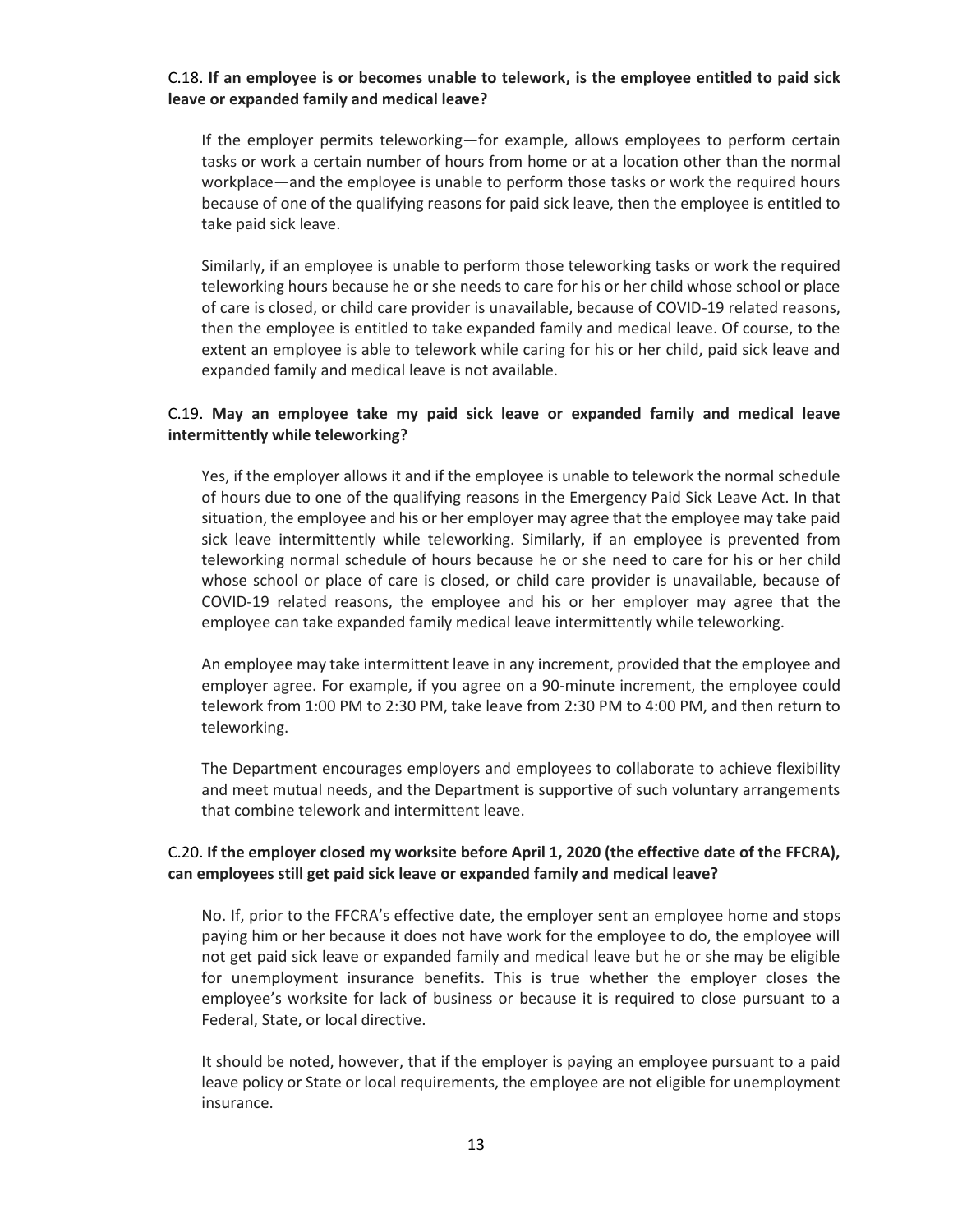#### **D. FAMILY MEDICAL LEAVE ACT (FMLA)**

#### D.1. **Is COVID-19 an FMLA-covered serious health condition?**

• Not necessarily. If COVID-19 does not satisfy the regulatory definition of a "serious health condition," employers should not count the absence against the employee's 12 weeks of FMLA leave. An example of a situation in which the leave may not be FMLA-qualify is when an employee is required by the employer to stay home but is asymptomatic. Employers should evaluate any applicable state mini-FMLA laws to ensure they do not contain different or additional requirements or provisions. For employers with fewer than 500 employees, certain types of leave may qualify as EFMLEA leave under the FFCRA. See our *State Specific Orders/Requirements* Articles:

### CALIFORNIA

▪ 5 Tips for California Employers Facing COVID-19 Concerns, *SHRM*; [https://www.kdvlaw.com/news-resources/5-tips-for-california-employers](https://www.kdvlaw.com/news-resources/5-tips-for-california-employers-facing-covid-19-concerns-shrm/)[facing-covid-19-concerns-shrm/](https://www.kdvlaw.com/news-resources/5-tips-for-california-employers-facing-covid-19-concerns-shrm/)

#### FLORIDA

▪ Guidance for Florida Employers in Response to COVID-19; [https://www.kdvlaw.com/news-resources/guidance-for-florida-employers-in](https://www.kdvlaw.com/news-resources/guidance-for-florida-employers-in-response-to-covid-19/)[response-to-covid-19/](https://www.kdvlaw.com/news-resources/guidance-for-florida-employers-in-response-to-covid-19/)

### ILLINOIS

**E** Guidance For Illinois Employers in Response to COVID-19; [https://www.kdvlaw.com/news-resources/guidance-for-illinois-employers-in](https://www.kdvlaw.com/news-resources/guidance-for-illinois-employers-in-response-to-covid-19/)[response-to-covid-19/](https://www.kdvlaw.com/news-resources/guidance-for-illinois-employers-in-response-to-covid-19/)

#### NEW JERSEY

- New Jersey Amends WARN Act to Exclude Mass Layoffs Resulting from the COVID-19 Pandemic; [https://www.kdvlaw.com/news-resources/new-jersey](https://www.kdvlaw.com/news-resources/new-jersey-amends-warn-act-to-exclude-mass-layoffs-resulting-from-the-covid-19-pandemic/)[amends-warn-act-to-exclude-mass-layoffs-resulting-from-the-covid-19](https://www.kdvlaw.com/news-resources/new-jersey-amends-warn-act-to-exclude-mass-layoffs-resulting-from-the-covid-19-pandemic/) [pandemic/](https://www.kdvlaw.com/news-resources/new-jersey-amends-warn-act-to-exclude-mass-layoffs-resulting-from-the-covid-19-pandemic/)
- New Jersey Adopts Remote Notarization in Response to COVID-19; [https://www.kdvlaw.com/news-resources/new-jersey-adopts-remote](https://www.kdvlaw.com/news-resources/new-jersey-adopts-remote-notarization-in-response-to-covid-19/)[notarization-in-response-to-covid-19/](https://www.kdvlaw.com/news-resources/new-jersey-adopts-remote-notarization-in-response-to-covid-19/)
- New Jersey Expands Family Leave Act in Response to COVID-19; [https://www.kdvlaw.com/news-resources/new-jersey-expands-family-leave](https://www.kdvlaw.com/news-resources/new-jersey-expands-family-leave-act-in-response-to-covid-19/)[act-in-response-to-covid-19/](https://www.kdvlaw.com/news-resources/new-jersey-expands-family-leave-act-in-response-to-covid-19/)
- **E** Guidance For New Jersey Employers In Response To COVID-19; [https://www.kdvlaw.com/news-resources/guidance-for-new-jersey-employers](https://www.kdvlaw.com/news-resources/guidance-for-new-jersey-employers-in-response-to-covid-19/)[in-response-to-covid-19/](https://www.kdvlaw.com/news-resources/guidance-for-new-jersey-employers-in-response-to-covid-19/)

### NEW YORK

- **EXECT The New York Workplace and COVID-19 Getting Back To Business** (Part III); [https://www.kdvlaw.com/news-resources/kdv-alert-the-new-york](https://www.kdvlaw.com/news-resources/kdv-alert-the-new-york-workplace-and-covid-19-getting-back-to-business-part-iii/)[workplace-and-covid-19-getting-back-to-business-part-iii/](https://www.kdvlaw.com/news-resources/kdv-alert-the-new-york-workplace-and-covid-19-getting-back-to-business-part-iii/)
- KDV ALERT The New York Workplace and COVID-19 Getting Back To Business (Part II)[; https://www.kdvlaw.com/news-resources/kdv-alert-the-workplace](https://www.kdvlaw.com/news-resources/kdv-alert-the-workplace-and-covid-19-getting-back-to-business-part-ii-eeoc-guidance/)[and-covid-19-getting-back-to-business-part-ii-eeoc-guidance/](https://www.kdvlaw.com/news-resources/kdv-alert-the-workplace-and-covid-19-getting-back-to-business-part-ii-eeoc-guidance/)
- **EXECT The New York Workplace and COVID-19 Getting Back To Business** (Part I); [https://www.kdvlaw.com/news-resources/the-new-york-workplace](https://www.kdvlaw.com/news-resources/the-new-york-workplace-and-covid-19-getting-back-to-business-part-i/)[and-covid-19-getting-back-to-business-part-i/](https://www.kdvlaw.com/news-resources/the-new-york-workplace-and-covid-19-getting-back-to-business-part-i/)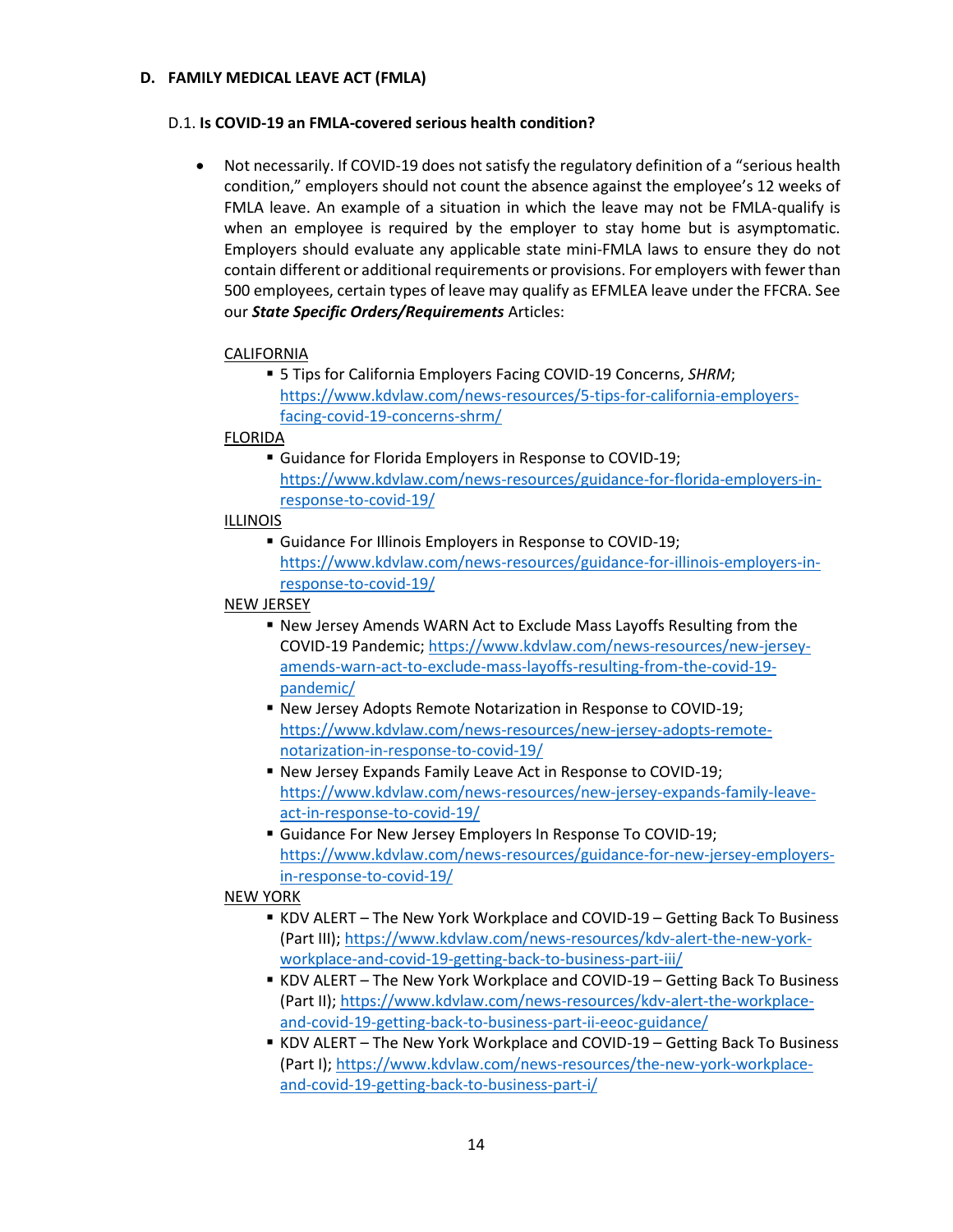- **New York Essential Businesses Must Provide Employees with Protective Face** Masks[; https://www.kdvlaw.com/news-resources/new-york-essential](https://www.kdvlaw.com/news-resources/new-york-essential-businesses-must-provide-employees-with-protective-face-masks/)[businesses-must-provide-employees-with-protective-face-masks/](https://www.kdvlaw.com/news-resources/new-york-essential-businesses-must-provide-employees-with-protective-face-masks/)
- Beyond COVID: New York Enacts Permanent Statewide Paid Sick Leave Law; [https://www.kdvlaw.com/news-resources/beyond-covid-new-york-enacts](https://www.kdvlaw.com/news-resources/beyond-covid-new-york-enacts-permanent-statewide-paid-sick-leave-law/)[permanent-statewide-paid-sick-leave-law/](https://www.kdvlaw.com/news-resources/beyond-covid-new-york-enacts-permanent-statewide-paid-sick-leave-law/)
- Attorney shares advice, questions for firms working on NYC projects, *New York Business Journal*; [https://www.kdvlaw.com/news-resources/attorney-shares](https://www.kdvlaw.com/news-resources/attorney-shares-advice-questions-for-firms-working-on-nyc-projects-new-york-business-journal/)[advice-questions-for-firms-working-on-nyc-projects-new-york-business-journal/](https://www.kdvlaw.com/news-resources/attorney-shares-advice-questions-for-firms-working-on-nyc-projects-new-york-business-journal/)
- NYC DOB and SCA Issue Guidance on Enforcement of Governor's Workforce Reduction On Construction; [https://www.kdvlaw.com/news-resources/nyc-dob](https://www.kdvlaw.com/news-resources/nyc-dob-and-sca-issue-guidance-on-enforcement-of-governors-workforce-reduction-on-construction/)[and-sca-issue-guidance-on-enforcement-of-governors-workforce-reduction-on](https://www.kdvlaw.com/news-resources/nyc-dob-and-sca-issue-guidance-on-enforcement-of-governors-workforce-reduction-on-construction/)[construction/](https://www.kdvlaw.com/news-resources/nyc-dob-and-sca-issue-guidance-on-enforcement-of-governors-workforce-reduction-on-construction/)
- NY Bill Proposes Coverage for Business Interruption Claims Due to COVID-19; [https://www.kdvlaw.com/news-resources/ny-bill-proposes-coverage-for](https://www.kdvlaw.com/news-resources/ny-bill-proposes-coverage-for-business-interruption-claims-due-to-covid-19/)[business-interruption-claims-due-to-covid-19/](https://www.kdvlaw.com/news-resources/ny-bill-proposes-coverage-for-business-interruption-claims-due-to-covid-19/)
- **EXECT AT A FIGHT IN STATE UPDATE: ESD Narrows Construction Exemption from** Workforce Reduction Order[; https://www.kdvlaw.com/news-resources/new](https://www.kdvlaw.com/news-resources/new-york-state-update-esd-narrows-construction-exempt-from-workforce-reduction-order/)[york-state-update-esd-narrows-construction-exempt-from-workforce](https://www.kdvlaw.com/news-resources/new-york-state-update-esd-narrows-construction-exempt-from-workforce-reduction-order/)[reduction-order/](https://www.kdvlaw.com/news-resources/new-york-state-update-esd-narrows-construction-exempt-from-workforce-reduction-order/)
- New York State Update: COVID-19 Guidance for Construction; [https://www.kdvlaw.com/news-resources/new-york-state-update-covid-19](https://www.kdvlaw.com/news-resources/new-york-state-update-covid-19-guidance-for-construction/) [guidance-for-construction/](https://www.kdvlaw.com/news-resources/new-york-state-update-covid-19-guidance-for-construction/)
- **EXEM YORK COVID-19 UPDATE: Governor Cuomo Mandates Workforce Closure;** [https://www.kdvlaw.com/news-resources/new-york-covid-19-update-governor](https://www.kdvlaw.com/news-resources/new-york-covid-19-update-governor-cuomo-mandates-workforce-closure/)[cuomo-mandates-workforce-closure/](https://www.kdvlaw.com/news-resources/new-york-covid-19-update-governor-cuomo-mandates-workforce-closure/)
- **. KDV ALERT NEW YORK COVID-19 UPDATE: ADDITIONAL WORKFORCE** RESTRICTIONS IMPOSED AND NEW PAID LEAVE LAW SIGNED; [https://www.kdvlaw.com/news-resources/kdv-alert-new-york-covid-19-update](https://www.kdvlaw.com/news-resources/kdv-alert-new-york-covid-19-update-additional-workforce-restrictions-imposed-and-new-paid-leave-law-signed/)[additional-workforce-restrictions-imposed-and-new-paid-leave-law-signed/](https://www.kdvlaw.com/news-resources/kdv-alert-new-york-covid-19-update-additional-workforce-restrictions-imposed-and-new-paid-leave-law-signed/)
- KDV Alert Prevailing Wage Now Applicable to Private Construction [In New York]; [https://www.kdvlaw.com/news-resources/kdv-alert-prevailing-wage](https://www.kdvlaw.com/news-resources/kdv-alert-prevailing-wage-now-applicable-to-private-construction-contracts/)[now-applicable-to-private-construction-contracts/](https://www.kdvlaw.com/news-resources/kdv-alert-prevailing-wage-now-applicable-to-private-construction-contracts/)
- New York Employer Update: Guidance On The Continuing COVID-19 Pandemic; [https://www.kdvlaw.com/news-resources/new-york-employer-update](https://www.kdvlaw.com/news-resources/new-york-employer-update-guidance-on-the-continuing-covid-19-pandemic/)[guidance-on-the-continuing-covid-19-pandemic/](https://www.kdvlaw.com/news-resources/new-york-employer-update-guidance-on-the-continuing-covid-19-pandemic/)

### **PENNSYLVANIA**

▪ Pennsylvania Employer Update: Guidance on the Continuing COVID-19 Pandemic[; https://www.kdvlaw.com/news-resources/pennsylvania-employer](https://www.kdvlaw.com/news-resources/pennsylvania-employer-update-guidance-on-the-continuing-covid-19-pandemic/)[update-guidance-on-the-continuing-covid-19-pandemic/](https://www.kdvlaw.com/news-resources/pennsylvania-employer-update-guidance-on-the-continuing-covid-19-pandemic/)

## TEXAS

▪ Guidance for Texas Employers in Response to COVID-19; [https://www.kdvlaw.com/news-resources/guidance-for-texas-employers-in](https://www.kdvlaw.com/news-resources/guidance-for-texas-employers-in-response-to-covid-19/)[response-to-covid-19/](https://www.kdvlaw.com/news-resources/guidance-for-texas-employers-in-response-to-covid-19/)

### D.2. **What are the requirements for an FMLA-covered serious health condition?**

The portions of the regulatory definitions (29 C.F.R. § 824.102) that most likely apply in the COVID-19 context are the following: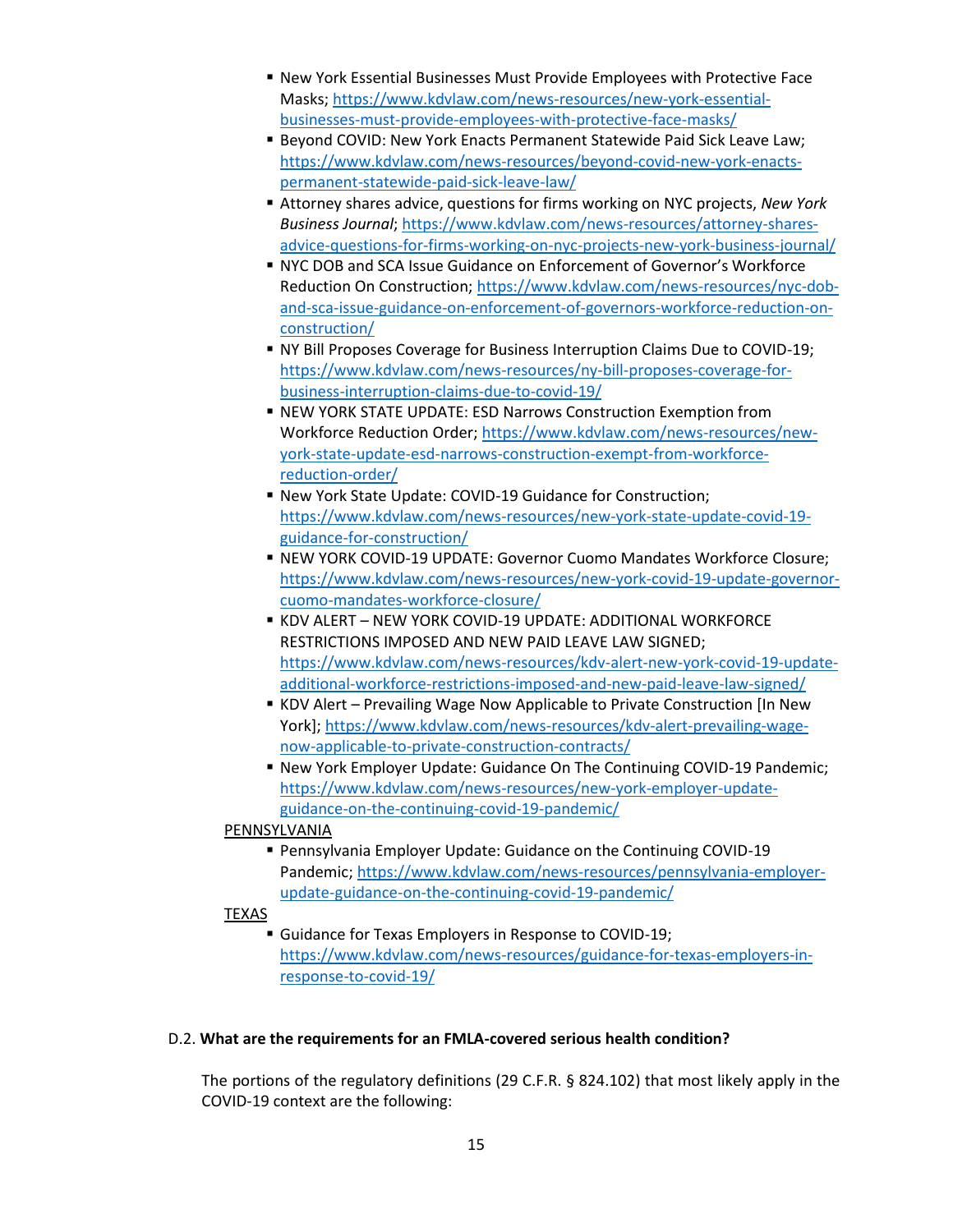- 1) More than three calendar not work days of incapacity plus two treatments by a healthcare provider (the first of which must occur within seven (7) days of the first day of incapacity and the second within thirty (30) days of the first day of incapacity.
- 2) More than three calendar not work days of incapacity plus one treatment by a healthcare provider (which must occur within seven (7) days of the first incapacity) plus continuing treatment (including prescription medication) under the supervision of a healthcare provider.

Note: Some cases of COVID-19 will not qualify as a "serious health condition" simply because the employees will not have visited a doctor/healthcare provider for any treatment. This issue should not be as common given the recent increase in Telehealth Services.

#### **E. FAIR LABOR STANDARDS ACT (FLSA)**

### E.1. **Under the FLSA, can an employer reduce an hourly nonexempt employee's hours as an alternative to a layoff?**

Generally, under the Fair Labor Standards Act (FLSA), employers may prospectively reduce an hourly nonexempt employee's hours provided the employee is paid at least the applicable minimum wage for all hours worked and paid overtime at the proper rate when overtime is due. Employers should consult state law regarding whether any further limitations exist regarding a reduction of hours and/or whether notice is required when reducing hours. Contracts, collective bargaining agreements, and/or employer policies may also limit an employer's ability to reduce a nonexempt employee's hours.

### E.2. **Under the FLSA, can an employer reduce an hourly nonexempt employee's hourly rate of pay as an alternative to layoff in light of issues the employer is experiencing due to the COVID-19 pandemic?**

Generally, the Fair Labor Standards Act (FLSA) does not prevent an employer from reducing an hourly nonexempt employee's hourly rate as long as the employee is paid at least the applicable minimum wage for all hours worked and paid overtime at the proper rate if overtime work is performed. Employers should consult state law to determine whether it imposes any limitations on changing an hourly rate and/or whether and when any notice should be provided to the employee. The existence of a contract, policy, or collective bargaining agreement may also prevent such a reduction in hourly wages.

### E.3. **Under the FLSA, can an employer reduce an exempt employee's salary as an alternative to layoff in light of issues the employer is experiencing due to the COVID-19 pandemic?**

It depends. Generally, if an exempt employee, who is required to be paid on a salary basis, performs any work during a workweek, the individual should be paid the predetermined, fixed salary regardless of the number of hours or days worked in the week. "[S]hort-term, day-to-day or week-to-week deduction[s] from the fixed salary for absences from scheduled work occasioned by the employer or its business operations" are not permitted.

However, the Department of Labor has indicated that, during an economic or business slowdown, an employer can make a prospective reduction to a predetermined salary that is to be paid regularly to an employee who is exempt under part 541 of the code of federal regulation if the reduction is bona fide and not used to undermine the salary basis requirements. This means that the reduced salary still must continue to satisfy the salary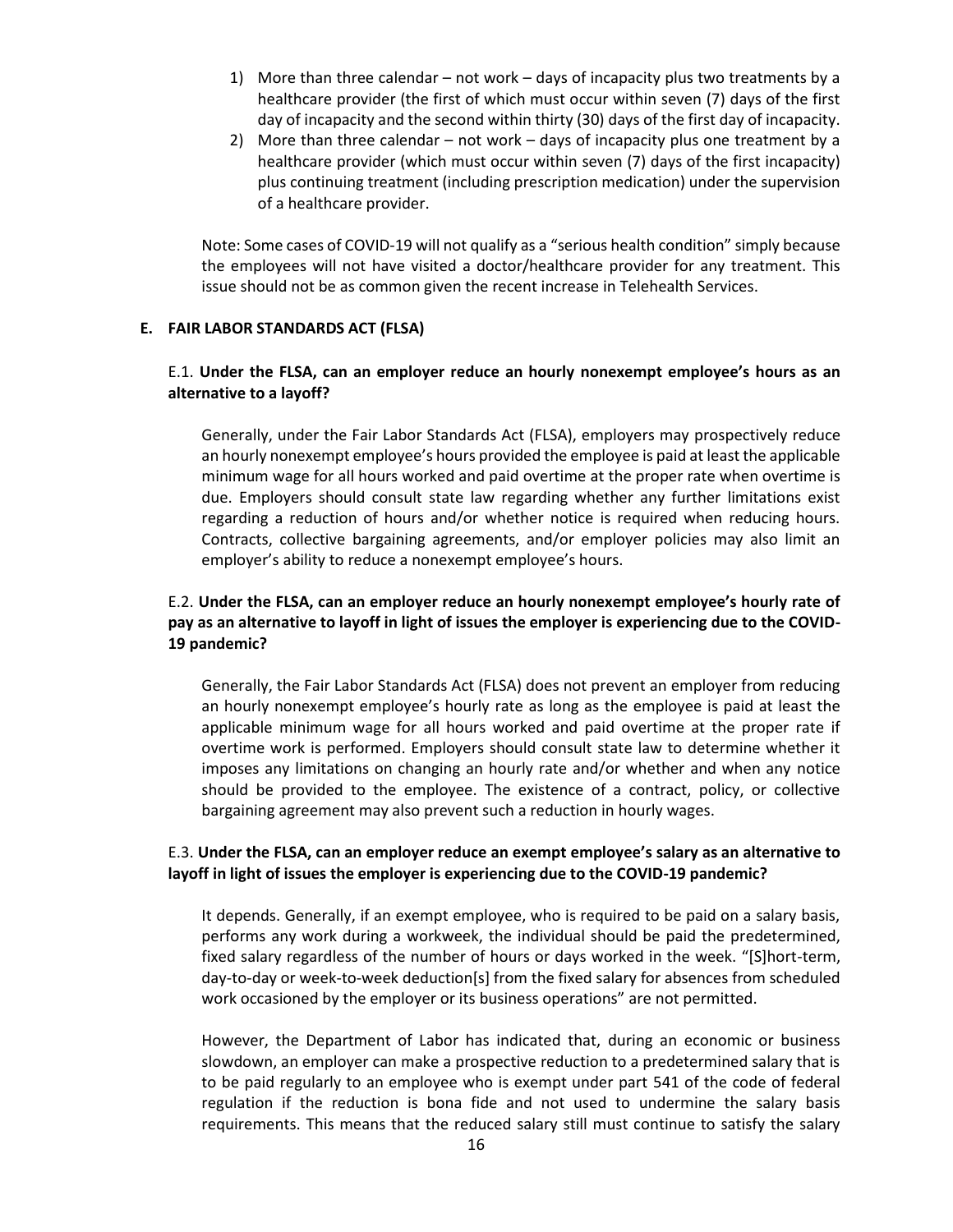basis test and the reduction cannot be related to the quantity or quality of work the employee performs. The DOL also has indicated that because physicians, lawyers, outside salespersons, and teachers in bona fide educational institutions are not subject to salary requirements, deductions from their salary or pay will not defeat the exemption.

A different analysis may apply to an employee of a public agency. Employers should also consult state law to determine whether it imposes any additional limitations and/or whether any notice should be provided to the employee. The existence of a contract or policy may also prevent a reduction in salary. Employers should consult with counsel if contemplating reductions to an exempt employee's salary.

#### E.4. **What is a furlough?**

A furlough typically refers to a temporary layoff without formal termination of the employment relationship, with the expectation that the employee will be brought back to work when economic conditions improve. Some states may have their own definition. For more information, see our State Specific Orders Requirements articles.

#### E.5. **What benefits can employees receive during a furlough?**

If there has not been a termination of employment, not only can employees continue to receive their normal employee benefits, but in most situations their benefits should remain unchanged. However, employers must consult the terms of their plan documents to determine next steps.

Under the Families First Coronavirus Response Act, furloughed employees are not eligible for expanded family and medical leave or emergency sick leave. Please also consult any applicable local ordinances that may provide other leave, as those provisions may extend to furloughed employees.

### E.6. **Can employees keep their health insurance during a furlough?**

If an employer wishes to stop subsidizing benefits, or wants to modify eligibility for certain health benefits, there may be implications and potential penalties under the Patient Protection and Affordable Care Act, also commonly referred to as Health Care Reform. If employees experience a reduction in pay in connection with the furlough, they may be eligible to make changes to their benefit elections if the cafeteria plan allows for that type of mid-year change-in-status event. Employers should consult with counsel to review not only their health and welfare benefit plans but also their retirement plans prior to making or communicating any changes with respect to benefits eligibility or contributions.

### E.7. **How many hours is an employer obligated to pay an hourly-paid employee who works a partial week because the employer's business closed?**

The FLSA generally applies to hours actually worked. It does not require employers who are unable to provide work to non-exempt employees to pay them for hours the employees would have otherwise worked.

E.8. **If an employer directs salaried, exempt employees to take vacation (or leave bank deductions) or leave without pay during office closures due to influenza, pandemic, or other public health emergency, does this impact the employee's exempt status?**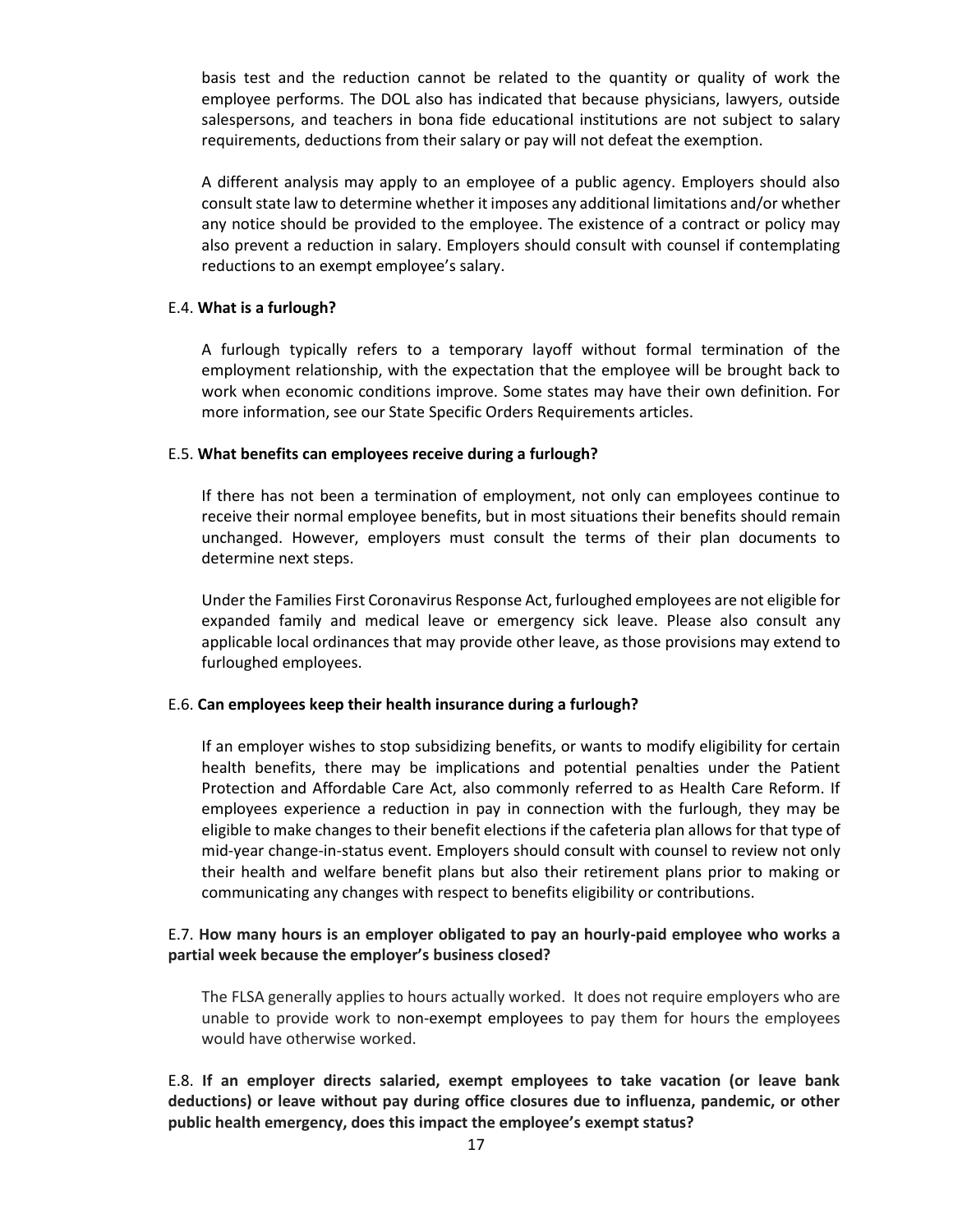Exempt, salaried employees generally must receive their full salary in any week in which they perform any work, subject to certain very limited exceptions. The FLSA does not require employer-provided vacation time. Where an employer offers a bona fide benefits plan or vacation time to its employees, there is no prohibition on an employer requiring that such accrued leave or vacation time be taken on a specific day(s). Further, this will not affect the employee's salary basis of payment so long as the employee still receives in payment an amount equal to the employee's guaranteed salary. However, an employee will not be considered paid "on a salary basis" if deductions from the predetermined compensation are made for absences occasioned by the office closure during a week in which the employee performs any work. Exempt salaried employees are not required to be paid their salary in weeks in which they perform no work.

Therefore, a private employer may direct exempt staff to take vacation or debit their leave bank account in the case of an office closure, whether for a full or partial day, provided the employees receive in payment an amount equal to their guaranteed salary. In the same scenario, an exempt employee who has no accrued benefits in the leave bank account, or has limited accrued leave and the reduction would result in a negative balance in the leave bank account, still must receive the employee's guaranteed salary for any absence(s) occasioned by the office closure in order to remain exempt.

#### E.9. **Do employers have to pay employees their same hourly rate or salary if they work at home?**

If telework is being provided as a reasonable accommodation for a qualified individual with a disability, or if required by a union or employment contract, then you must pay the same hourly rate or salary.

If this is not the case and you do not have a union contract or other employment contracts, under the FLSA employers generally have to pay employees only for the hours they actually work, whether at home or at the employer's office. However, the FLSA requires employers to pay non-exempt workers at least the minimum wage for all hours worked, and at least time and one half the regular rate of pay for hours worked in excess of 40 in a workweek. Salaried exempt employees generally must receive their full salary in any week in which they perform any work, subject to certain very limited exceptions

### E.10. **In the event an organization bars employees from working from their current place of business and requires them to work at home, will employers have to pay those employees who are unable to work from home?**

Under the FLSA, employers generally only have to pay employees for the hours they actually work, whether at home or at the employer's office. However, employers must pay at least the minimum wage for all hours worked, and at least time and one half the regular rate of pay for hours worked in excess of 40 in a workweek. Salaried exempt employees must receive their full salary in any week in which they perform any work, subject to certain very limited exceptions.

#### **F. OCCUPATIONAL SAFETY AND HEALTH ACT (OSHA)**

#### F.1. **How can an employer protect its workers from exposure to COVID-19?**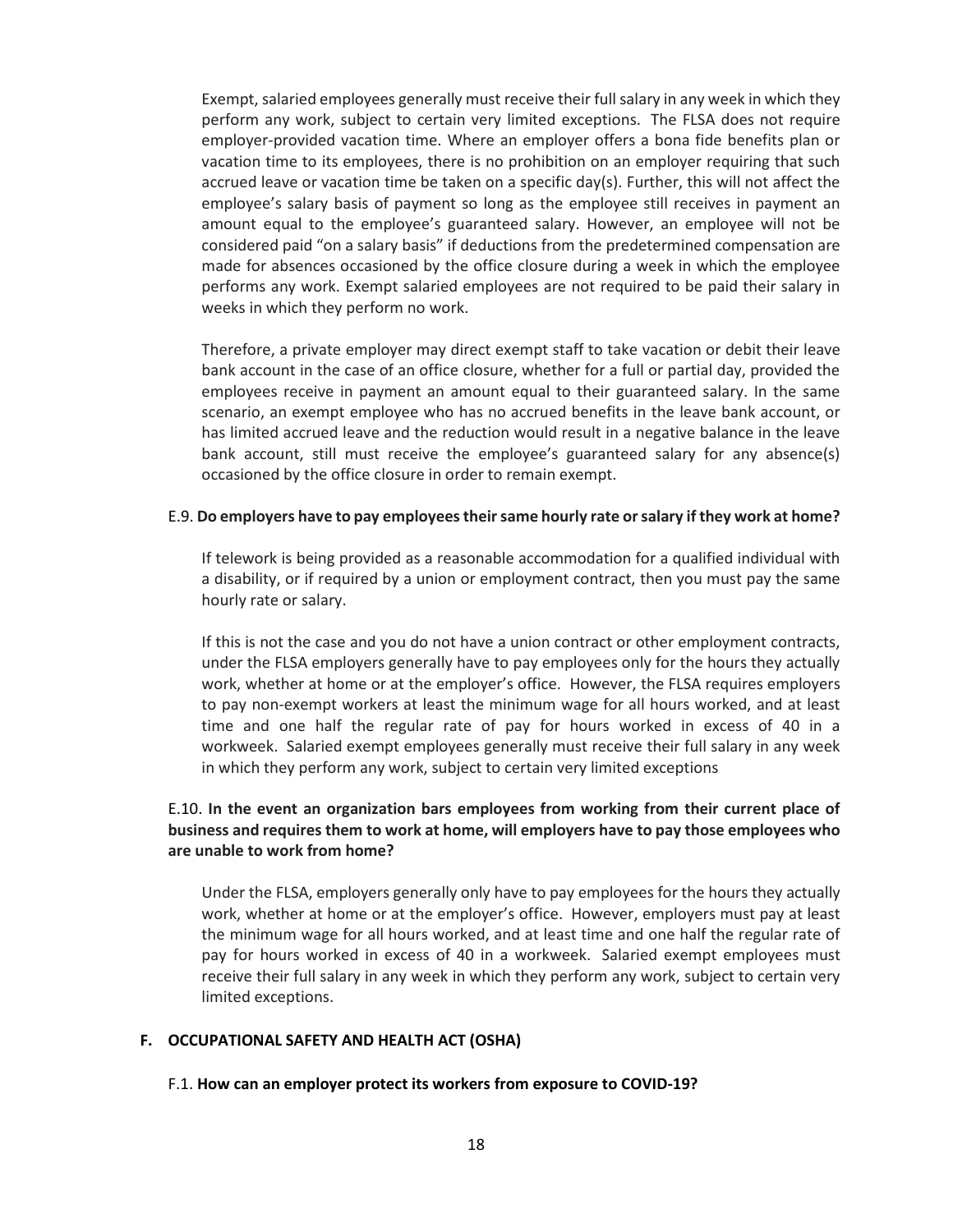Recommended guidelines include, but are not limited to, the following:

- Promote frequent and thorough hand washing, including by providing workers, customers, and worksite visitors with a place to wash their hands. If soap and running water are not immediately available, provide alcohol-based hand rubs containing at least 60% alcohol;
- Encourage workers to stay home if they are sick;
- Encourage respiratory etiquette, including covering coughs and sneezes;
- Provide customers and the public with tissues and trash receptacles;
- Employers should explore whether they can establish policies and practices, such as flexible worksites (e.g., telecommuting) and flexible work hours (e.g., staggered shifts), to increase the physical distance among employees and between employees and others if state and local health authorities recommend the use of social distancing strategies;
- Discourage workers from using other workers' phones, desks, offices, or other work tools and equipment, when possible; and
- Maintain regular housekeeping practices, including routine cleaning and disinfecting of surfaces, equipment, and other elements of the work environment. When choosing cleaning chemicals, employers should consult information on Environmental Protection Agency (EPA)-approved disinfectant labels with claims against emerging viral pathogens. Products with EPA-approved emerging viral pathogens claims are expected to be effective against SARS-CoV-2 based on data for harder to kill viruses. Follow the manufacturer's instructions for use of all cleaning and disinfection products (e.g., concentration, application method and contact time, PPE).

### F.2. **What preemptive actions can an employer take to prevent an OSHA violation?**

Develop, implement, and communicate about workplace flexibilities and protections. Recommended courses of action include, but are not limited to, the following:

- Actively encourage sick employees to stay home;
- Ensure that sick leave policies are flexible and consistent with public health guidance and that employees are aware of these policies;
- Talk with companies that provide your business with contract or temporary employees about the importance of sick employees staying home and encourage them to develop non-punitive leave policies;
- Do not require a healthcare provider's note for employees who are sick with acute respiratory illness to validate their illness or to return to work, as healthcare provider offices and medical facilities may be extremely busy and not able to provide such documentation in a timely way;
- Maintain flexible policies that permit employees to stay home to care for a sick family member. Employers should be aware that more employees may need to stay at home to care for sick children or other sick family members than is usual;
- Recognize that workers with ill family members may need to stay home to care for them; See CDC's Interim Guidance for Preventing the Spread of COVID-19 in Homes and Residential Communities: www.cdc.gov/coronavirus/2019ncov/hcp/guidanceprevent-spread.html.
- Be aware of workers' concerns about pay, leave, safety, health, and other issues that may arise during infectious disease outbreaks. Provide adequate, usable, and appropriate training, education, and informational material about business-essential job functions and worker health and safety, including proper hygiene practices and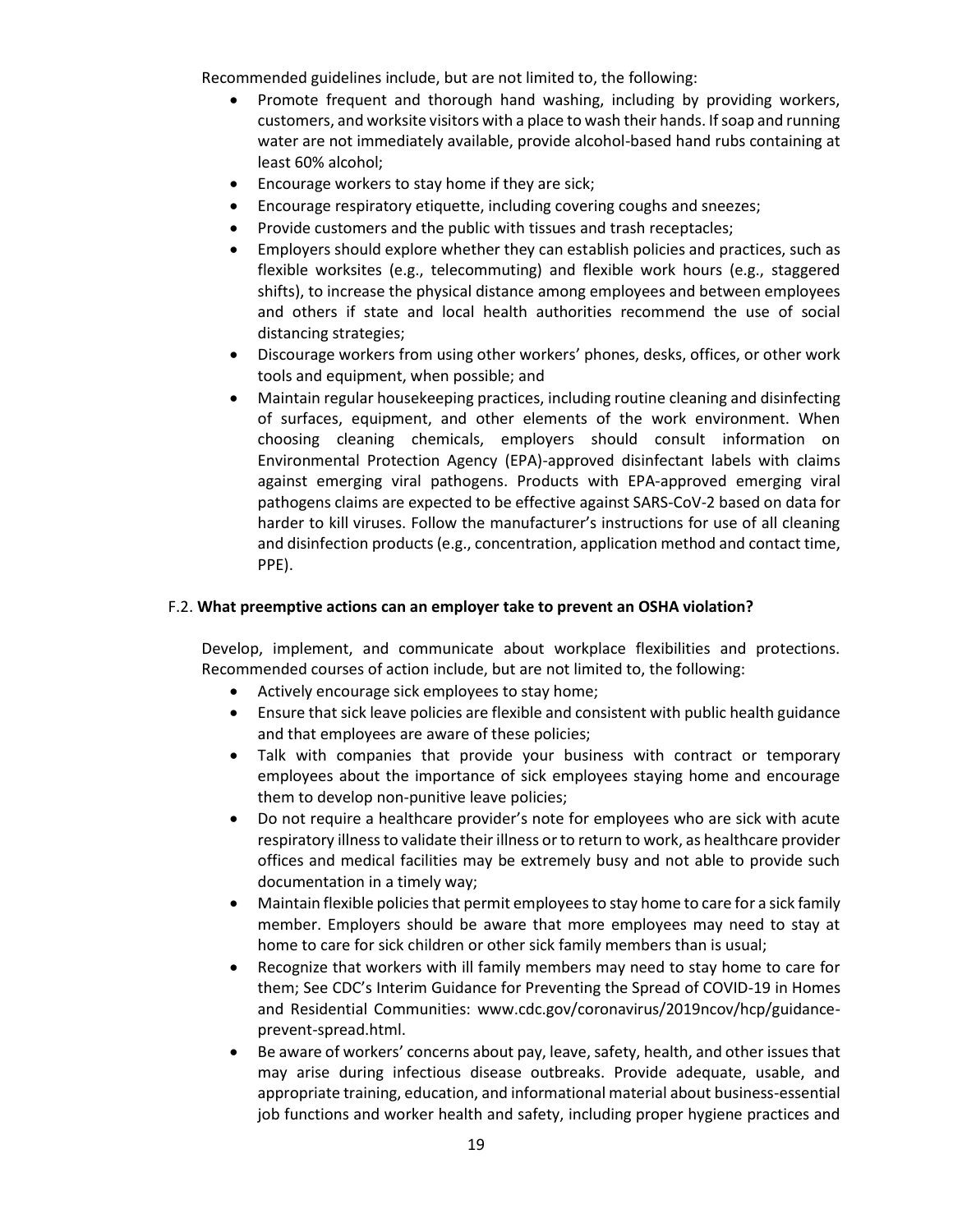the use of any workplace controls (including PPE). Informed workers who feel safe at work are less likely to be unnecessarily absent; and

• Work with insurance companies (e.g., those providing employee health benefits) and state and local health agencies to provide information to workers and customers about medical care in the event of a COVID-19 outbreak.

### F.3. **What OSHA standards apply to workplace exposure to COVID-19?**

While there are no specific OSHA standards for COVID-19, some existing OSHA standards may be applicable. The OSHA standards that are most likely relevant are the personal protective equipment (PPE) standard, the injury and illness recordkeeping and reporting requirements, and OSHA's general duty clause. The general duty clause serves as a "catch all" provision and requires an employer to take preventive measures to protect employees even though a specific OSHA standard does not apply to the situation. It requires an employer to provide its employees with "employment and a place of employment which are free from recognized hazards that are causing or are likely to cause death or serious physical harm to employees."

#### F.4. **When must an employee's COVID-19 illness be recorded on the OSHA 300 log?**

COVID-19 is a recordable illness if the employee's case (a) is a confirmed case as defined by the CDC; (b) is work-related (the employee was infected as a result of performing their workrelated duties); and (c) meets one of the recording criteria (death, days away from work, restricted work or transfer to another job, medical treatment beyond first aid, or loss of consciousness, or involves a significant injury or illness diagnosed by a healthcare provider).

Once an employee's COVID-19 case is confirmed, the employer must investigate whether the illness is work-related. While this will be challenging in most cases given the community spread of COVID-19, an employer is still required to make this assessment. Under its current guidance, OSHA recognizes that there are employee privacy concerns with employers conducting an extensive medical inquiry and most employers lack expertise in this area, but OSHA still expects employers to engage in a reasonable investigation into the workrelatedness. While the reasonableness of the investigation will likely be fact-specific, an employer should undertake a good faith investigation of the available evidence while keeping employee privacy concerns in mind. This should include an interview of the employee, to ask the employee how they believe they acquired COVID-19, and discuss the employee's activities that may have led to the employee contracting COVID-19. The employer should also review the employee's work environment for potential exposure, including other instances of employees contracting COVID-19.

### F.5. **When must an employer report an employee's COVID-19 illness to OSHA?**

All employers are required to report work-related deaths within eight (8) hours, and workrelated in-patient hospitalizations that involve care or treatment within twenty-four (24) hours.

#### **G. RETURN TO WORK**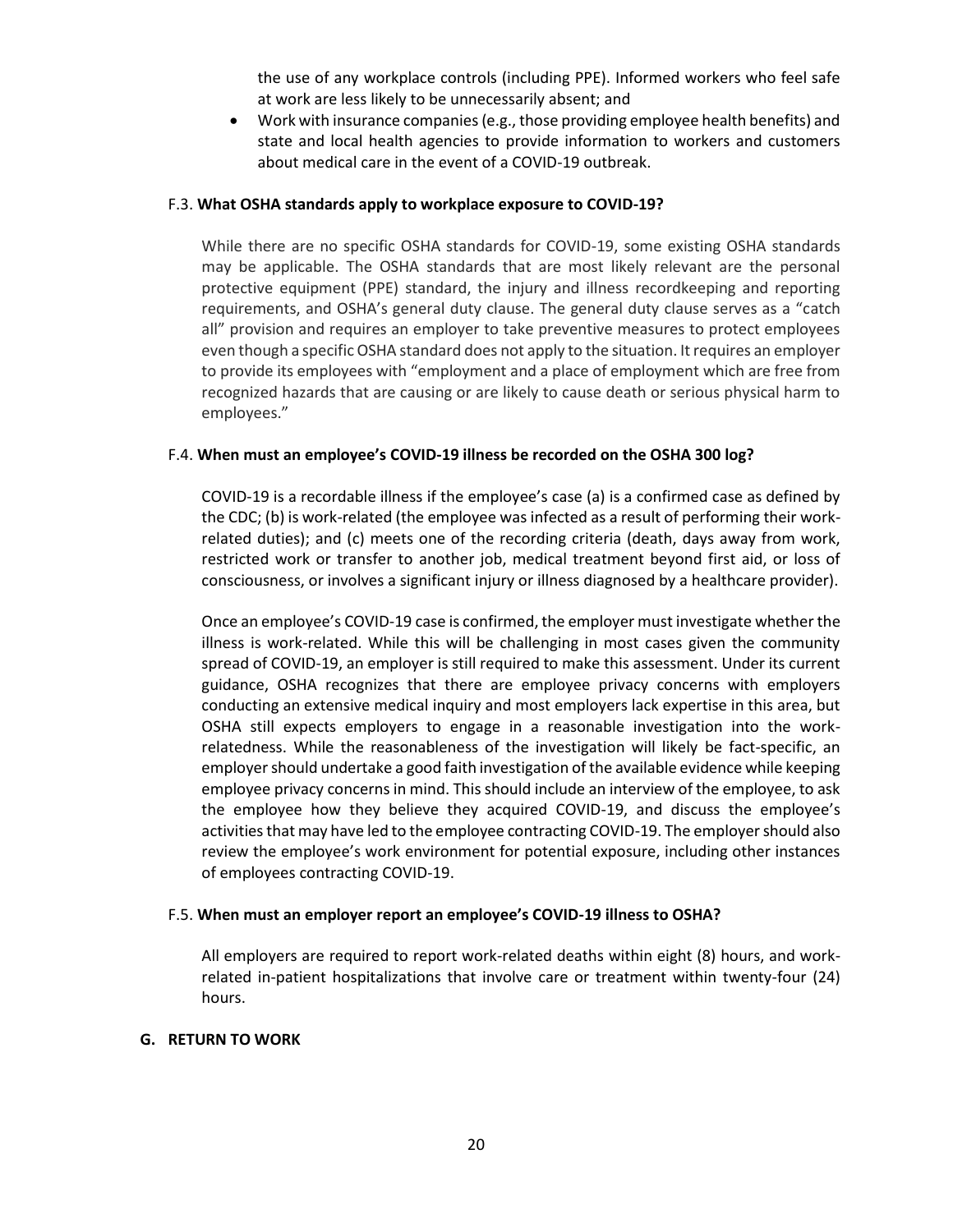G.1. **As government stay-at-home orders and other restrictions are modified or lifted in your area, how will employers know what steps they can take consistent with the ADA to screen employees for COVID-19 when entering the workplace?** *(4/17/20)*

The ADA permits employers to make disability-related inquiries and conduct medical exams if job-related and consistent with business necessity. Inquiries and reliable medical exams meet this standard if it is necessary to exclude employees with a medical condition that would pose a direct threat to health or safety.

Direct threat is to be determined based on the best available objective medical evidence. The guidance from CDC or other public health authorities is such evidence. Therefore, employers will be acting consistent with the ADA as long as any screening implemented is consistent with advice from the CDC and public health authorities for that type of workplace at that time.

For example, this may include continuing to take temperatures and asking questions about symptoms (or require self-reporting) of all those entering the workplace. Similarly, the CDC recently posted [information](https://www.cdc.gov/coronavirus/2019-ncov/community/critical-workers/implementing-safety-practices.html) on return by certain types of critical workers.

Employers should make sure not to engage in unlawful disparate treatment based on protected characteristics in decisions related to screening and exclusion.

### G.2. **An employer requires returning workers to wear personal protective gear and engage in infection control practices. Some employees ask for accommodations due to a need for modified protective gear. Must an employer grant these requests?** *(4/17/20)*

An employer may require employees to wear [protective gear](https://www.eeoc.gov/laws/guidance/pandemic-preparedness-workplace-and-americans-disabilities-act#q12) (for example, masks and gloves) and observe [infection control practices](https://www.eeoc.gov/laws/guidance/pandemic-preparedness-workplace-and-americans-disabilities-act#q11) (for example, regular hand washing and social distancing protocols).

However, where an employee with a disability needs a related reasonable accommodation under the ADA (e.g., non-latex gloves, modified face masks for interpreters or others who communicate with an employee who uses lip reading, or gowns designed for individuals who use wheelchairs), or a religious accommodation under Title VII (such as modified equipment due to religious garb), the employer should discuss the request and provide the modification or an alternative if feasible and not an undue hardship on the operation of the employer's business under the ADA or Title VII.

## G.3. **What does an employee need to do in order to request reasonable accommodation from her employer because she has one of the medical conditions that CDC says may put her at higher risk for severe illness from COVID-19?** *(5/5/20)*

An employee – or a third party, such as an employee's doctor – must [let the employer](https://www.eeoc.gov/laws/guidance/enforcement-guidance-reasonable-accommodation-and-undue-hardship-under-ada#requesting)  [know](https://www.eeoc.gov/laws/guidance/enforcement-guidance-reasonable-accommodation-and-undue-hardship-under-ada#requesting) that she needs a change for a reason related to a medical condition (here, the underlying condition). Individuals may request accommodation in conversation or in writing. While the employee (or third party) does not need to use the term "reasonable accommodation" or reference the ADA, she may do so.

The employee or her representative should communicate that she has a medical condition that necessitates a change to meet a medical need. After receiving a request, the employer may [ask questions or seek medical documentation](https://www.eeoc.gov/wysk/what-you-should-know-about-covid-19-and-ada-rehabilitation-act-and-other-eeo-laws#D.6) to help decide if the individual has a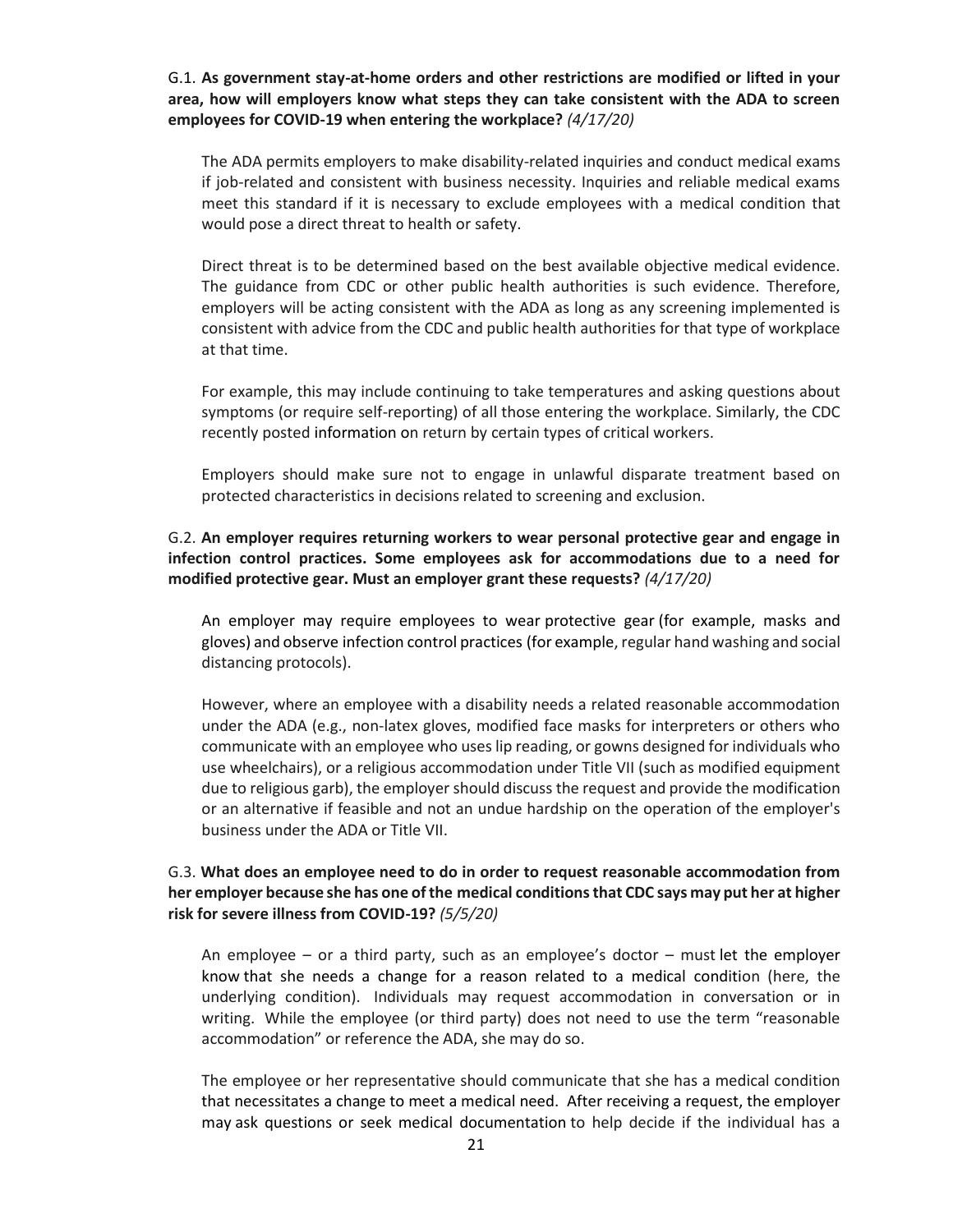disability and if there is a reasonable accommodation, barring [undue hardship,](https://www.eeoc.gov/wysk/what-you-should-know-about-covid-19-and-ada-rehabilitation-act-and-other-eeo-laws#D) that can be provided.

## G.4. **The CDC identifies a number of medical conditions that might place individuals at ["higher](https://www.cdc.gov/coronavirus/2019-ncov/need-extra-precautions/people-at-higher-risk.html)  [risk for severe illness"](https://www.cdc.gov/coronavirus/2019-ncov/need-extra-precautions/people-at-higher-risk.html) if they get COVID-19. An employer knows that an employee has one of these conditions and is concerned that his health will be jeopardized upon returning to the workplace, but the employee has not requested accommodation. How does the ADA apply to this situation?**

First, if the employee does not request a reasonable accommodation, the ADA does not mandate that the employer take action.

If the employer is concerned about the employee's health being jeopardized upon returning to the workplace, the ADA does not allow the employer to exclude the employee – or take any other adverse action – *solely* because the employee has a disability that the CDC identifies as potentially placing him at "higher risk for severe illness" if he gets COVID-19. Under the ADA, such action is not allowed unless the employee's disability poses a "direct threat" to his health that cannot be eliminated or reduced by reasonable accommodation.

The ADA direct threat requirement is a high standard. As an affirmative defense, direct threat requires an employer to show that the individual has a disability that poses a "significant risk of substantial harm" to his own health under [29 C.F.R. section 1630.2\(r\).](https://www.ecfr.gov/cgi-bin/text-idx?SID=28cadc4b7b37847fd37f41f8574b5921&mc=true&node=pt29.4.1630&rgn=div5#se29.4.1630_12) A direct threat assessment cannot be based solely on the condition being on the CDC's list; the determination must be an individualized assessment based on a reasonable medical judgment about this employee's disability – not the disability in general – using the most current medical knowledge and/or on the best available objective evidence. The ADA regulation requires an employer to consider the duration of the risk, the nature and severity of the potential harm, the likelihood that the potential harm will occur, and the imminence of the potential harm. Analysis of these factors will likely include considerations based on the severity of the pandemic in a particular area and the employee's own health (for example, is the employee's disability well-controlled), and his particular job duties. A determination of direct threat also would include the likelihood that an individual will be exposed to the virus at the worksite. Measures that an employer may be taking in general to protect all workers, such as mandatory social distancing, also would be relevant.

Even if an employer determines that an employee's disability poses a direct threat to his own health, the employer still cannot exclude the employee from the workplace – or take any other adverse action – unless there is no way to provide a reasonable accommodation (absent undue hardship). The ADA regulations require an employer to consider whether there are reasonable accommodations that would eliminate or reduce the risk so that it would be safe for the employee to return to the workplace while still permitting performance of essential functions. This can involve an interactive process with the employee. If there are not accommodations that permit this, then an employer must consider accommodations such as telework, leave, or reassignment (perhaps to a different job in a place where it may be safer for the employee to work or that permits telework). An employer may only bar an employee from the workplace if, after going through all these steps, the facts support the conclusion that the employee poses a significant risk of substantial harm to himself that cannot be reduced or eliminated by reasonable accommodation.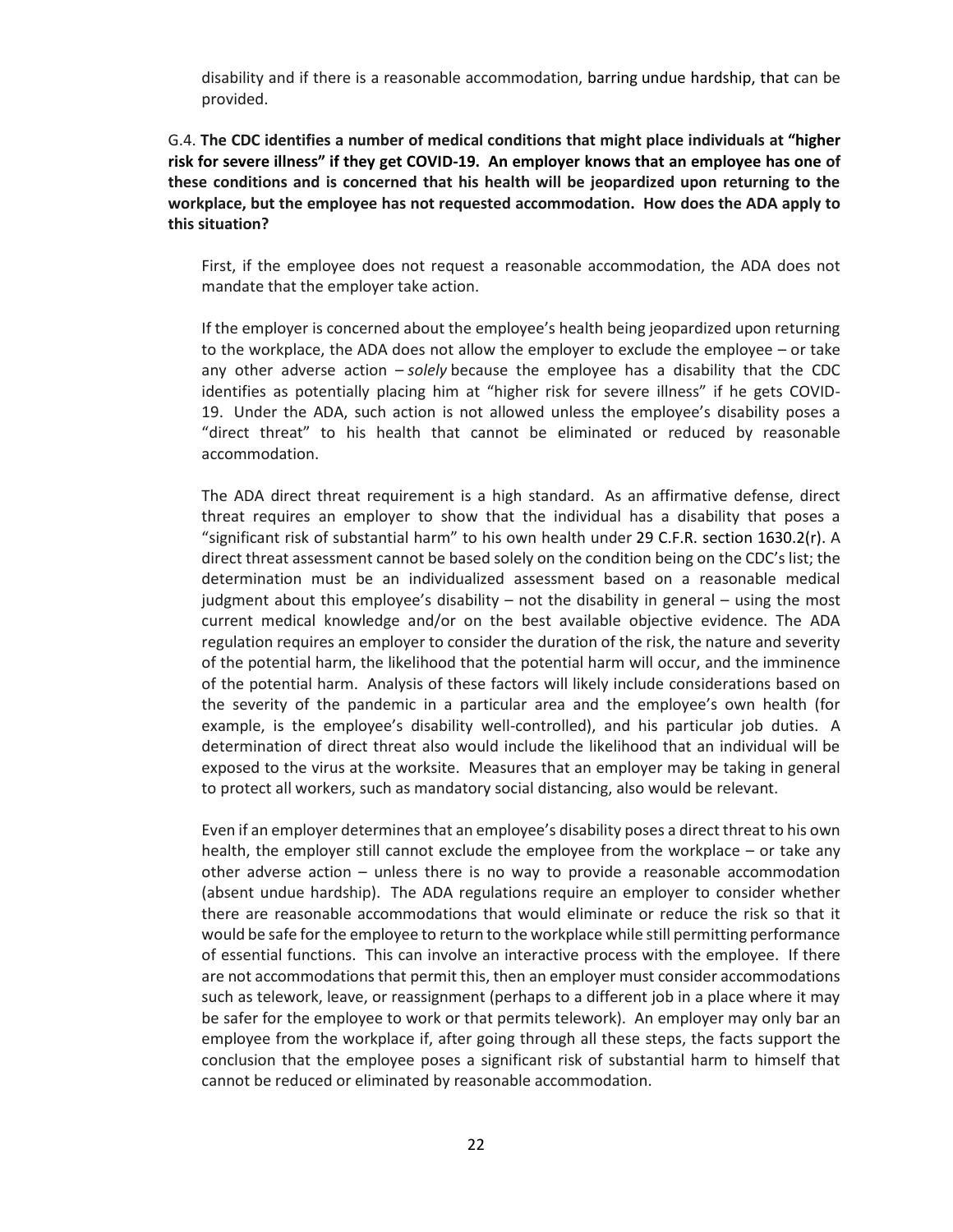### G.5. **What are examples of accommodation that, absent undue hardship, may eliminate (or reduce to an acceptable level) a direct threat to self?** *(5/5/20)*

[Accommodations](https://www.eeoc.gov/wysk/what-you-should-know-about-covid-19-and-ada-rehabilitation-act-and-other-eeo-laws#D.1) may include additional or enhanced protective gowns, masks, gloves, or other gear beyond what the employer may generally provide to employees returning to its workplace. Accommodations also may include additional or enhanced protective measures, for example, erecting a barrier that provides separation between an employee with a disability and coworkers/the public or increasing the space between an employee with a disability and others. Another possible reasonable accommodation may be elimination or substitution of particular "marginal" functions (less critical or incidental job duties as distinguished from the "essential" functions of a particular position). In addition, accommodations may include temporary modification of work schedules (if that decreases contact with coworkers and/or the public when on duty or commuting) or moving the location of where one performs work (for example, moving a person to the end of a production line rather than in the middle of it if that provides more social distancing).

### **H. WORKPLACE PRIVACY**

## H.1. **In light of the COVID-19 pandemic, what health-related information can employers ask employees to provide?**

Employers can ask employees to provide the following information:

- A positive result for, or other diagnosis with, COVID-19;
- Symptoms of infection with COVID-19, e.g., fever of or over 100.4°F, cough, shortness of breath, sore throat;
- "Close contact" (as defined by the Centers for Disease Control) with any person who has tested positive for, or has otherwise been diagnosed with, COVID-19 infection within the preceding 14 days;
- Whether the employee has been asked to self-quarantine by a health official within the preceding 14 days;
- Whether the employee has traveled to, or stopped over in, a country for which the CDC has issued a Level 3 travel health notice; and
- Depending on geographic location, whether the employee is considered "high risk" for COVID-19 infection, meaning over age 60, pregnant, or suffering from diabetes, lung disease, heart disease, asthma, HIV, or similar conditions.

#### H.2. **Can employers require employees to check their own temperatures?**

Yes. Any policy on "self-checking" should be designed to address the threat to the workplace in a consistent manner. For example, only employees who interact with co-workers, customers or the general public on behalf of the employer may need to check their own temperature. Employers also can require employees to stay home from work if their temperature equals or exceeds 100.4°F and to report this symptom of COVID-19 to the employer.

### H.3. **Can employers take employees' temperature before permitting them to enter the employer's facilities?**

Yes. However, employers should implement a temperature check protocol to ensure that temperature checks are designed to reduce the threat that an employee with COVID-19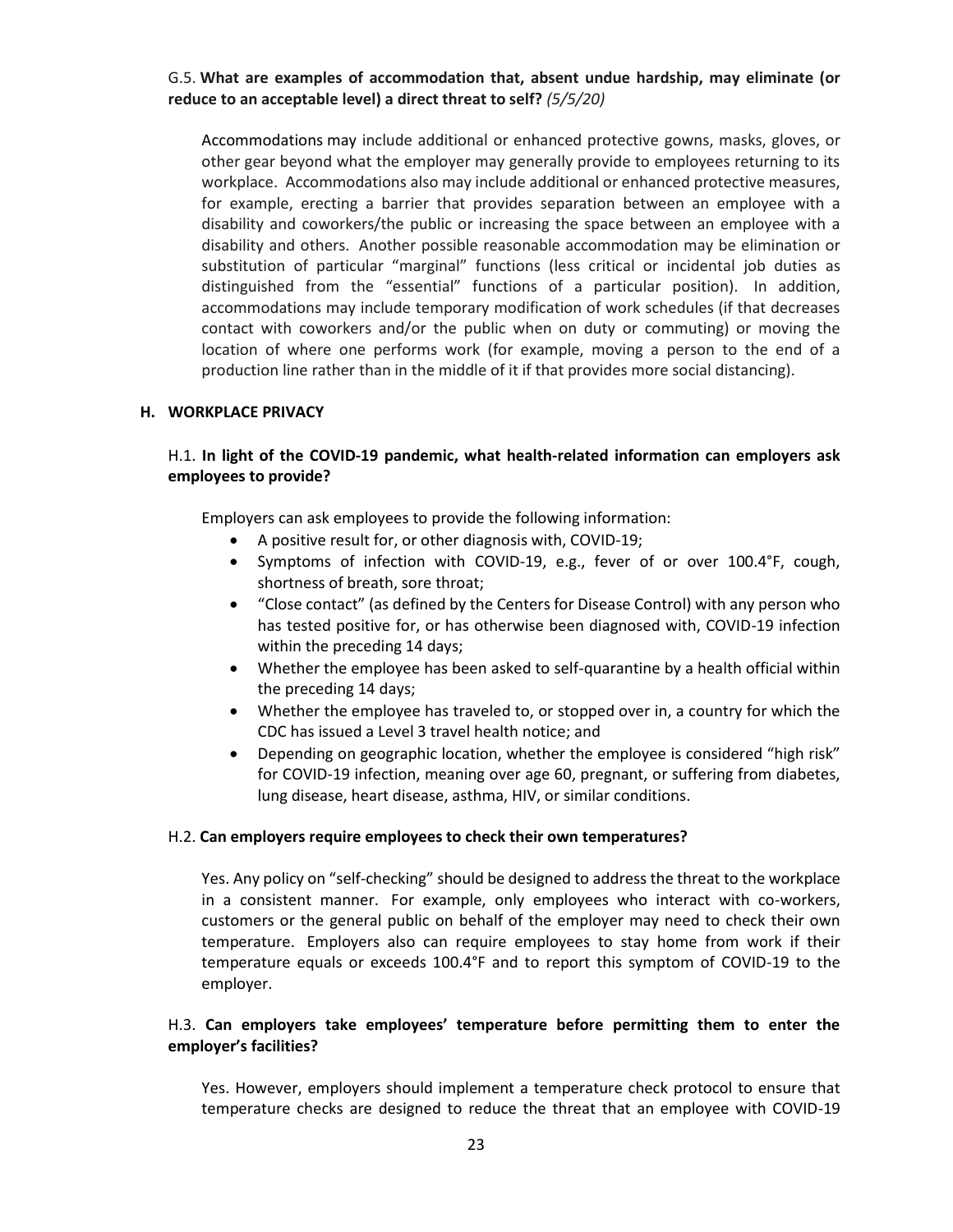poses to the workplace. In particular, temperature checks should be reliable, effective, performed consistently, and respect employees' privacy. For example, all employees entering facilities should be checked only by trained personnel and the results should be treated as confidential.

#### H.4. **Can employers require employees to be tested for COVID-19?**

Employers may be able to require employees to be tested if they have symptoms of COVID-19 and, nonetheless, assert that they are fit for work.

## H.5. **Can health care employers with access to COVID-19 test kits require employees to be tested?**

Guidance issued by the Equal Employment Opportunity Commission on March 21, 2020, suggests that employers may be able to require testing of all employees, regardless as to whether the employee shows symptoms of COVID-19, based on the fact that COVID-19 poses a "direct threat" to the workforce. This is an aggressive approach, and should not be undertaken without first consulting with counsel.

## H.6. **Does the Health Insurance Portability and Accountability Act (HIPAA) apply to the health information collected by employers?**

Generally, no. HIPAA imposes obligations to safeguard protected health information (PHI) only on covered entities, which are defined to include health plans, health care clearinghouses, and health care providers. An employer acting in its capacity as an employer is not subject to HIPAA. Other laws, such as the Americans with Disabilities Act (ADA) or state confidentiality laws, may apply.

## H.7. **Can an employer disclose the identity of an employee who has tested positive for, or otherwise been diagnosed with, COVID-19 to co-workers who were in close contact with the infected employee during the relevant 14-day period?**

No. The ADA prohibits such a disclosure. However, the employer can provide co-workers with information that would help them evaluate the risk of infection.

### H.8. **Can an employer disclose COVID-19 related health information to customers or vendors?**

No. The ADA does not permit employers to disclose an employee's medical information to an employer's customers or vendors. Employers can generally inform customers or vendors that an "employee has tested positive for COVID-19" or that an employee "has been exposed to COVID-19," but the employee(s) should not be identified.

## H.9. **Can employers ask employees to consent to the disclosure to others of their identity and positive test for COVID-19 infection?**

The ADA's confidentiality provision does not have an express exception for disclosures with the employee's consent. Although there may be risk in relying on an employee's consent, that risk could be mitigated by taking steps, such as:

- 1) obtaining the employee's written consent;
- 2) informing the employee that consent is purely voluntary and may be revoked at any time; and